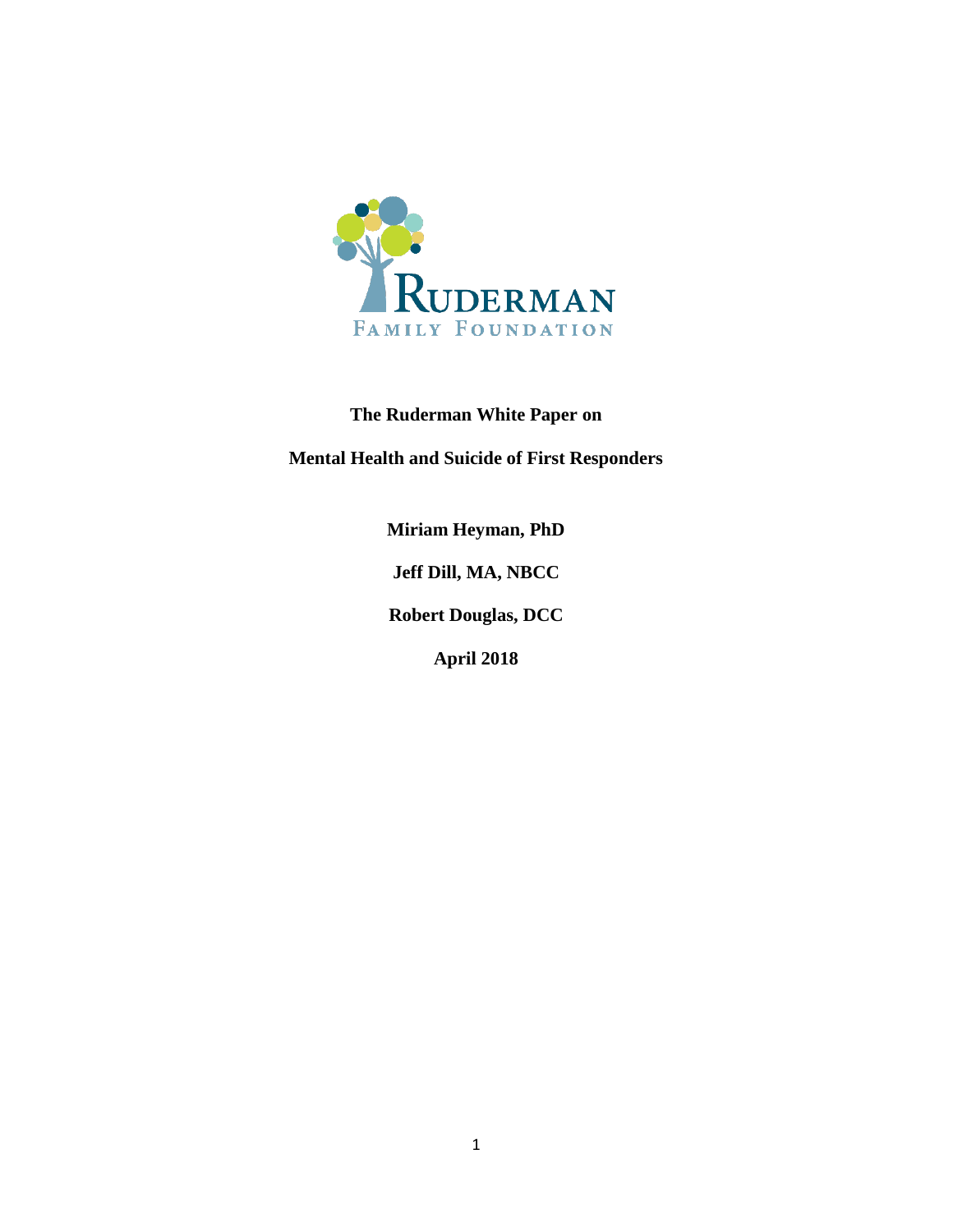## **The Ruderman Family Foundation**

At the Ruderman Family Foundation, raise the profile of issues related to disability, inclusion, and mental health. We believe that full inclusion of people with disabilities is not a matter of charity, but of civil rights. Mental health and suicide among first responders is a topic that needs to be explicitly and frequently addressed by media outlets, policy makers, first responder professionals, and the public at large. We hope that this White Paper will spark a conversation about mental health that will ultimately facilitate access to services for all people, including first responders.

## **Our Mission**

The Ruderman Family Foundation believes that inclusion and understanding of all people is essential to a fair and flourishing community. Guided by our Jewish values, we support effective programs, innovative partnerships, and a dynamic approach to philanthropy in our core area of interest: advocating for and advancing the inclusion of people with disabilities in our society. The Foundation provides funding, leadership, expertise and insight in the U.S. and Israel, with offices in both countries. Visit us at: [http://www.rudermanfoundation.org](http://www.rudermanfoundation.org/)

### **Primary Contributors**

**Miriam Heyman** is a Program Officer at the Ruderman Family Foundation, where she is responsible for the oversight of programs related to disability inclusion. She began her career as a Special Education Teacher in the New York City Public Schools, and while teaching she earned a Master's degree in Special Education from the City University of New York. Miriam received a Ph.D. in Applied Developmental and Educational Psychology from Boston College, where she focused her studies on individuals with developmental disabilities and their families. Miriam is passionate about working towards inclusion in all settings and throughout the life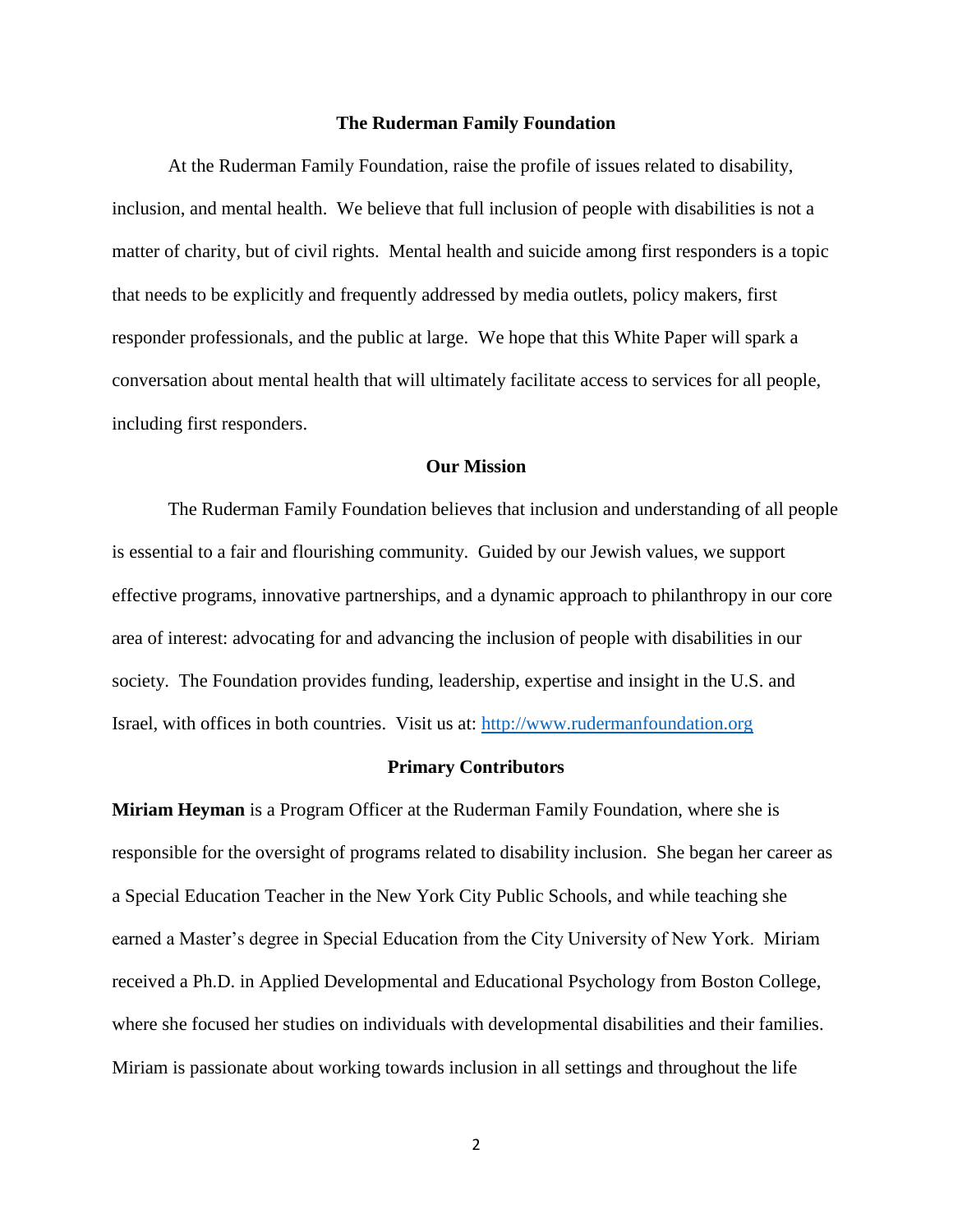span. She has published research findings related to employment and the well-being of people with disabilities in several journals, including the Journal of Intellectual Disability Research, Early Child Development and Care, and The Journal of Vocational Rehabilitation. Miriam is also an adjunct faculty member at Boston College, where she teaches undergraduate and graduate psychology courses.

**Jeff Dill** founded the Firefighter Behavioral Health Alliance (FBHA) in 2011. Jeff travels the United States and Canada holding workshops to teach firefighters and EMS about behavioral health awareness and suicide prevention. FBHA is the only known organization that collects and validates data on firefighter and EMT suicides across the United States. In addition, FBHA holds classes for counselors / chaplains, family members, and first responders who are preparing for retirement. Jeff holds a Master's Degree in Counseling from Argosy University in Illinois, He is a Licensed Professional Counselor, and a retired Captain at Palatine Rural Fire Protection District in Inverness, Illinois.

**Robert E. Douglas, Jr.** is the Executive Director and Founder of the National Police Suicide Foundation, Inc. out of Seaford, Delaware. The Foundation provides educational training seminars for emergency responders on the issue of suicide / mental health. In July 1994, Bob retired as an Agent after serving 20 years with the Baltimore City Police Department and 5 years as a Patrol Officer with the Temple Terrace Police Department in Temple Terrace, Florida. He holds a B.S. Degree in Criminal Justice from the University of South Florida and a Masters of Science Degree in Criminal Justice Management from the University of Baltimore. Bob also has a Masters in Theology from St. Mary's Seminary and a Doctorate Degree in Christian Counseling from Kingsway University and Theological Seminary in Norwalk, Iowa. Bob lectures at the FBI National Academy on Mental Health / Suicide Prevention for Law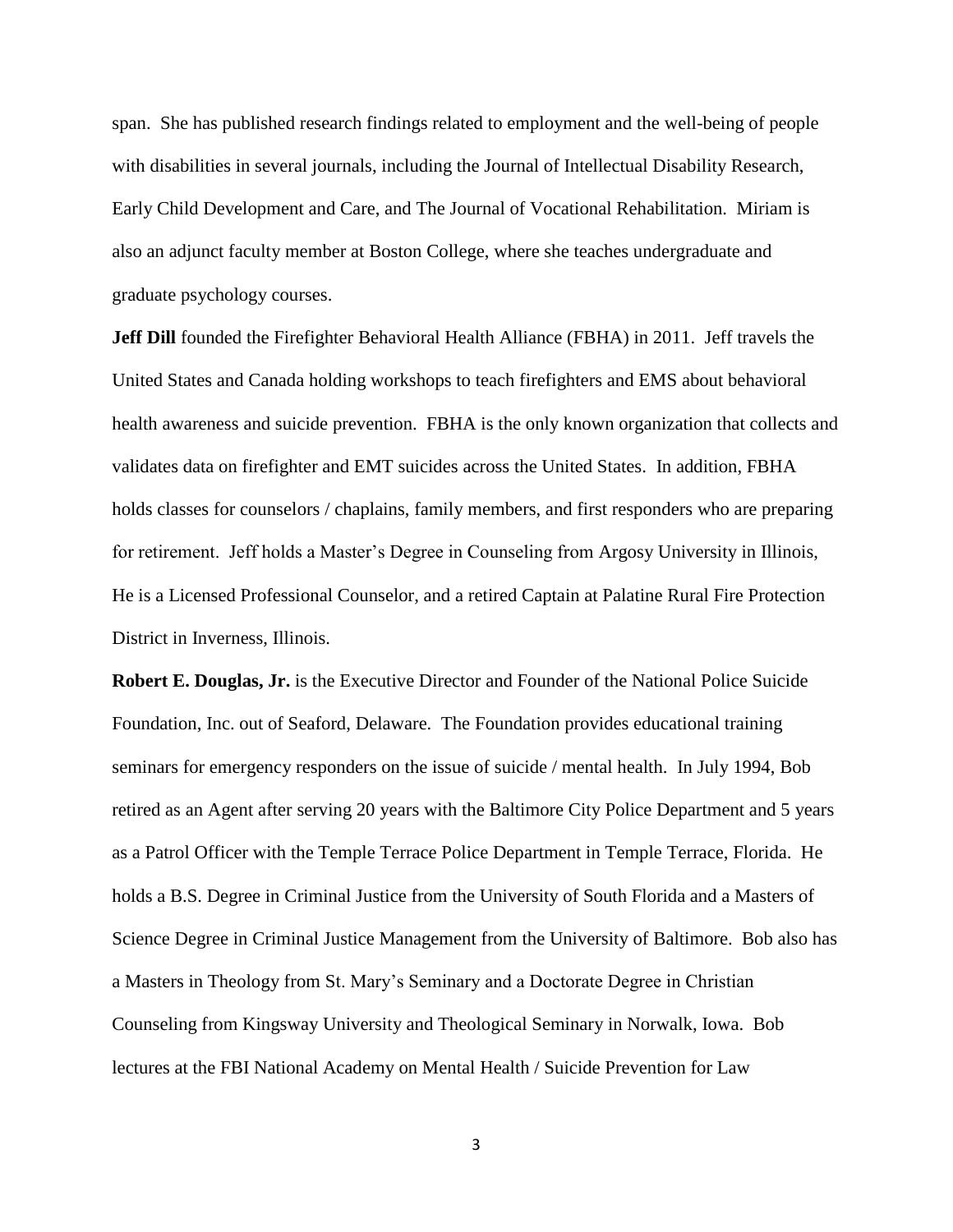Enforcement personnel. He recently retired as the Senior Pastor at Jenkins Memorial Church in Riviera Beach, Maryland, where he has served for 24 years. Bob also served as Police Chaplain for FOP Lodge #3 in Baltimore City from 1988 to 2002 and served as Chaplain for Alcohol, Tobacco, and Firearms in Washington, D.C. Bob is also the founder of Compassionate Shepherd Ministries in Laurel, Delaware.

# **Additional Contributors**

**Ron Clark,** RN, MS, APSO is a military veteran and a retired sergeant from the Connecticut State Police (CSP) with 23 years of law enforcement service. He was the first certified CSP Peer Helper and Instructor, commander of the EAP / Medical unit and was a member of the tactical team as an Advanced Life Support Medic. He was also the Senior Flight Nurse for the Med-Evac unit and coordinated the Surgeons and Chaplains program. He helped establish the first Critical Incident Stress Debriefing Team in Connecticut and served as its President. Clark holds a Master of Science degree in Counseling Education and has been a Registered Nurse since 1969. He served 12 years as the Chairperson of the Middlebury, CT, Police research and education collaborative dedicated to the health and well-being of law enforcement officers and the communities they serve.

**William Evans** is the Commissioner of the Boston Police Department. Evans was born in Boston and grew up in a crowded, triple-decker apartment. Evans was raised by his four older brothers after the death of his mother when he was three years old. In 1980, he was a Boston Police Cadet and joined the Boston Police Department in 1982. He spent five years as a patrolman, during which time he was awarded the BPD's Medal of Honor for his role in apprehending an armed robbery suspect following a high-speed chase. As a captain, Evans was first stationed in District 14, which consisted of the Allston-Brighton neighborhood of Boston. It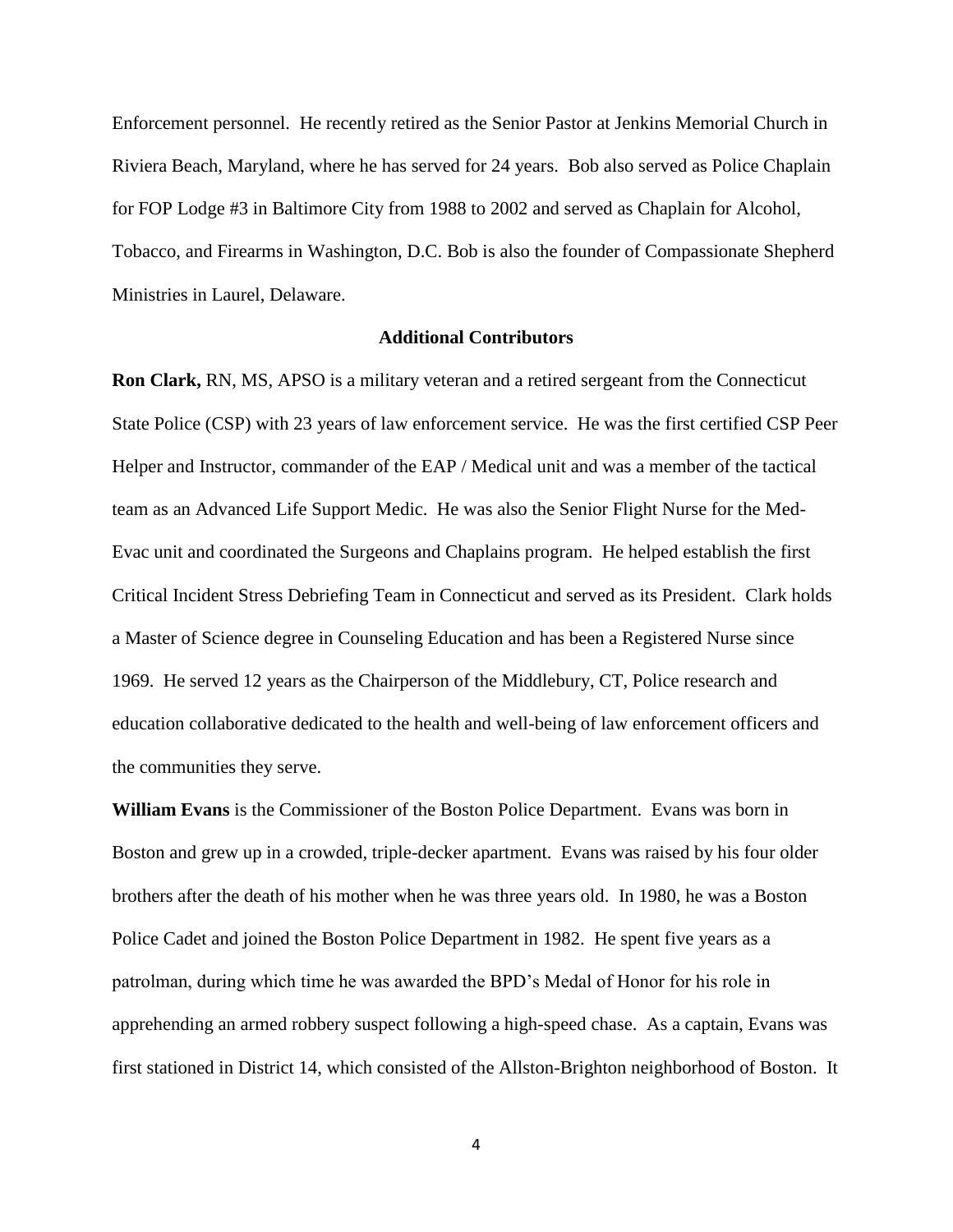was the BPD's most densely populated district and contained 75,000 residents. Evans continued to move up the ranks throughout his years of service, and in 2009, Evans was promoted to Superintendent in charge of the Bureau of Field Services, overseeing special events and the Department's patrol division. Evans played a role in the peaceful handling of Boston's 70-day occupation of Dewey Square and had pivotal responsibilities in the Boston Marathon bombing strategic response team. On November 1, 2013, Mayor Menino appointed Evans Interim Commissioner of the Boston Police Department. In January 2014, Mayor Walsh invited Evans to serve as Police Commissioner on a permanent basis. Evans has made historic strides in diversity and inclusion by appointing the first black Superintendent-in-Chief, William Gross, and bolstering his command staff with a 40% representation of minorities and women.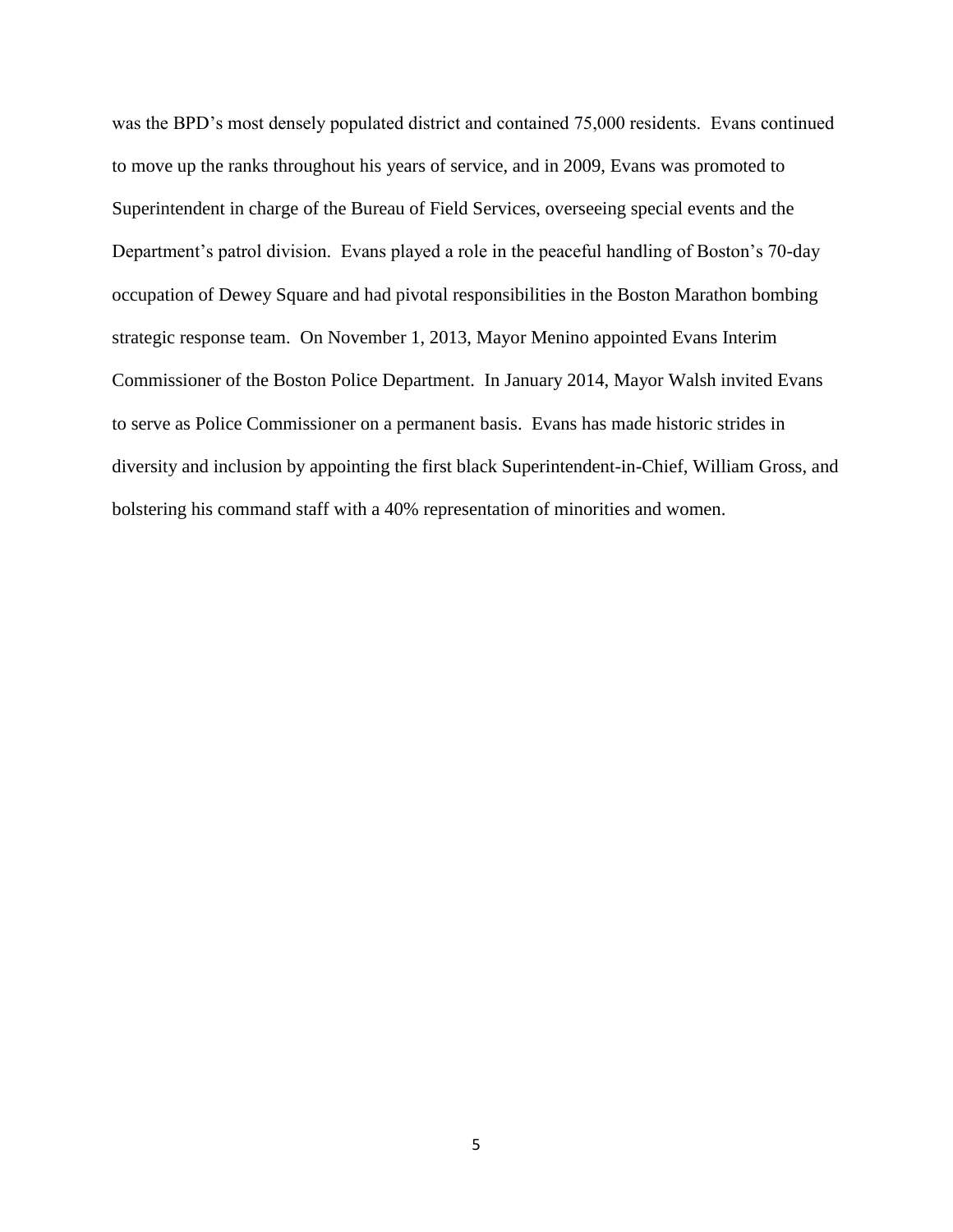# **Table of Contents**

**Executive Summary…7 Overview…7 Focus and Findings…7 Conclusions…8 Introduction…8 Prevalence of Mental Illness…11 Firefighters…12 Law enforcement Officers…15 The Toll of Mental Illness…16 Mental Illness in the Daily Life of First Responders…16 Suicide…18 Barriers to Progress…24 Cultural Barriers Among First Responders…24 Lack of Awareness within the Larger American Public…26 Pragmatic Barriers…28 Steps in the Right Direction…29 Legislative Action…29 First Responder Leadership…29 Boston…31 The Boston Police Department…31 The Boston Fire Department…33 The Boston Medical Community…34 Conclusion…36**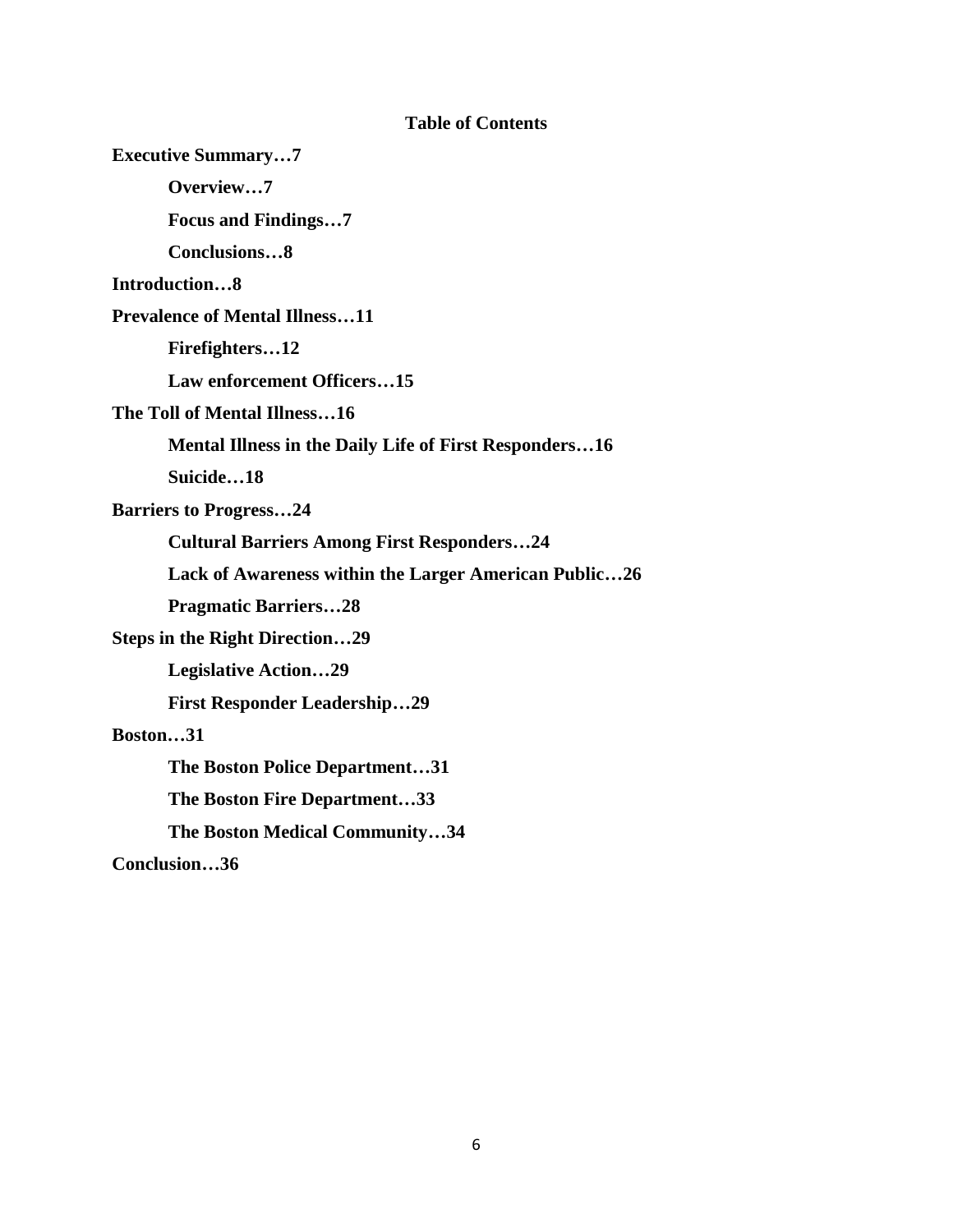## **Executive Summary**

# **Overview**

The unparalleled bravery of first responders is brought to the attention of the public following huge and tragic events, such as the recent incidents of terror in Parkland, Las Vegas, Orlando, Sandy Hook, and more. However, public discourse seldom acknowledges the fact that first responders witness tragedy and horror regularly, if not daily. Constant exposure to death and destruction exerts a toll on the mental health of first responders, and yet many do not disclose mental health issues nor do they access treatment. This paper seeks to raise awareness about the issue of mental health among first responders in order to alleviate stigma and facilitate access to services.

## **Focus and Findings**

This paper presents data on the prevalence of mental illness and suicide among first responders. Key take-aways are as follows:

- Police and firefighters, when compared to the general civilian population, are at heightened risk for depression, post-traumatic stress disorder (PTSD), and suicide. These findings are also relevant for EMS workers, but since many EMS workers are also firefighters, these two professions are often undistinguished in research.
- Both police officers and firefighters are more likely to die by suicide than in the line of duty.
- At least 22 Massachusetts firefighters have taken their own lives since 1996, and 4 EMS workers have died by suicide since 1997. On average, there is one *reported* firefighter suicide per year in Massachusetts. The actual number is likely much higher. *We estimate that the suicide rate for firefighters in Massachusetts is twice as high as the suicide rate*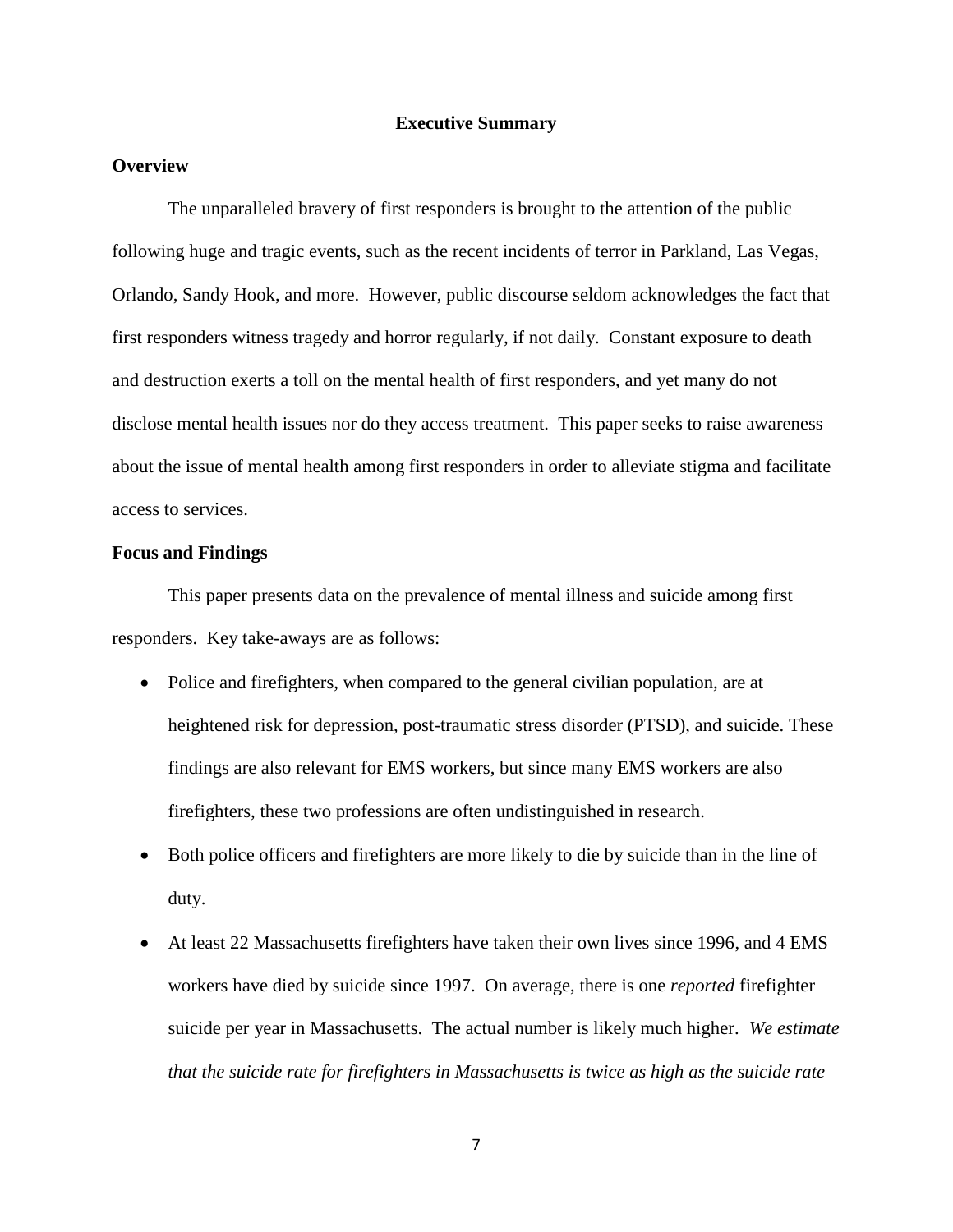*for the general Massachusetts population*. This is the first paper to report state-specific data on first responder suicide for Massachusetts.

- The vast majority of first responder suicides are not covered by the mainstream media, and the public is not given the opportunity to celebrate the lives of those lost.
- There are several barriers that prevent first responders from accessing mental health services, including shame and stigma. These same barriers prevent families from talking openly about the suicide of a loved one, thereby contributing to silence and lack of awareness around the issue of first responder suicide.
- There are also several innovative approaches to promoting mental health among first responders, and many of them are currently at work in the city of Boston.

## **Conclusions**

Leaders within the first responder professions are beginning to speak openly about mental health. Commissioner Evans of the Boston Police Department speaks openly about how he prioritizes his own mental health and the mental health of his officers. There is still a lot of work to be done to ensure that all first responders feel encouraged and not ashamed to access critical and potentially life-saving mental health services. Recommended next steps include exploring instituting *mandatory* mental health check-ups for first responders. Also, we should celebrate the lives of first responders who die by suicide. Through media coverage and more, they should be remembered as heroes.

## **Introduction**

First responders witness horror on a daily basis. These men and women, including firefighters, law enforcement personnel, and emergency medical services (EMS) workers, have front row seats to the horrendous aftermath of natural disasters, terrorist attacks, violent domestic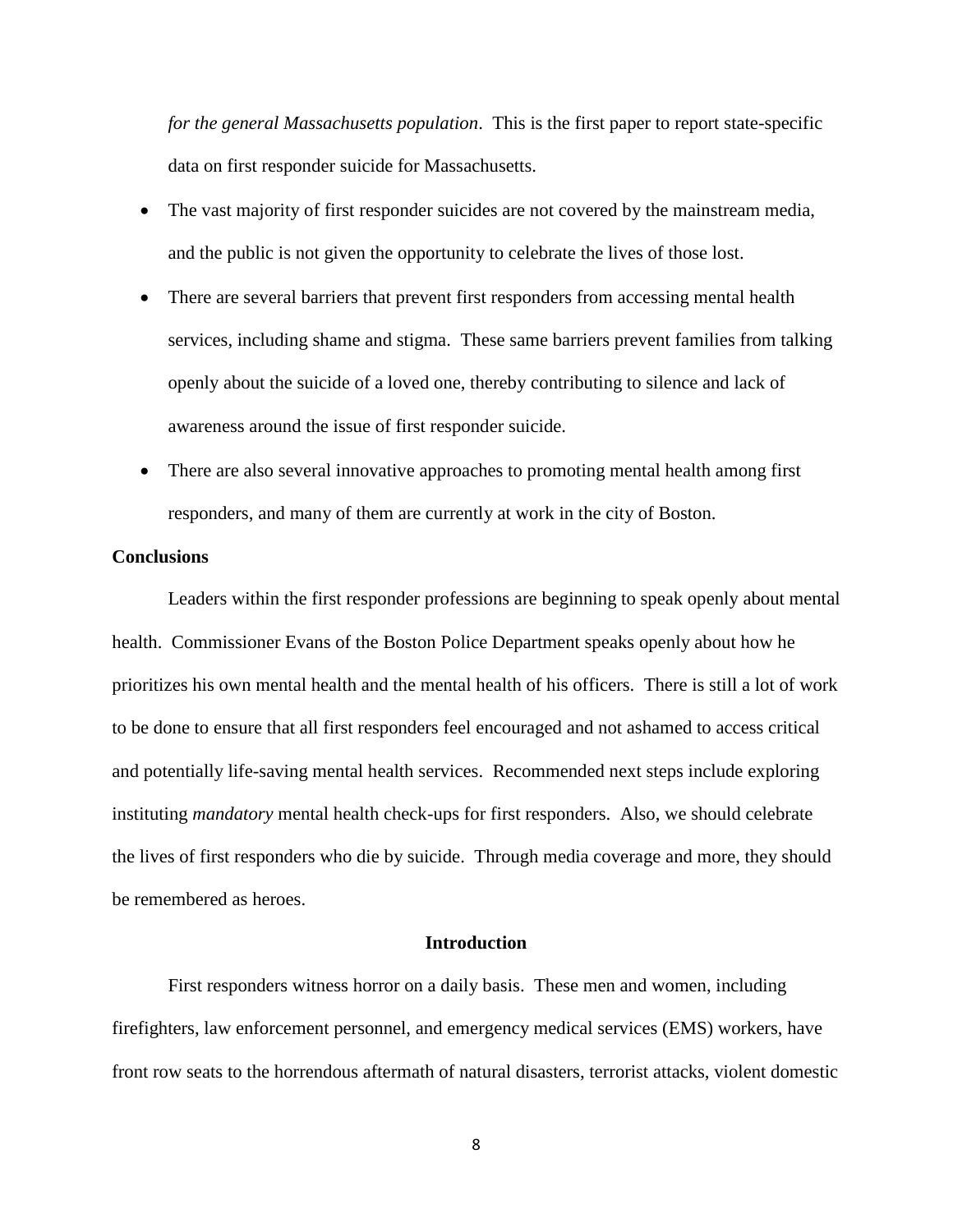disputes, traffic accidents, and more. [Many first responders have military experience,](https://www.themarshallproject.org/2017/03/30/when-warriors-put-on-the-badge) and therefore their experiences as first responders pile onto a career that is already rife with trauma. These professionals embody astounding bravery and resilience, but at the end of the day, they are only human. Constant exposure to death and destruction exerts a psychological toll on first responders, resulting in post-traumatic stress disorder (PTSD), substance abuse, depression, and even suicide. This paper brings to light the high rates of mental illness and suicide among first responders. It is critical to address this issue in order to destigmatize mental illness so that our heroes are able and comfortable to access the care that they need. Their lives depend on it.

In the aftermath of "big events", news outlets illuminate the heroism of first responders. In the days and years following the September 11th [attacks on the World Trade Center,](http://www.nydailynews.com/new-york/queens/9-11-responder-acts-hero-15-years-article-1.2789251) [the 2017](https://www.ktnv.com/news/first-responders-tell-stories-of-heroism)  [terror attack in Las Vegas,](https://www.ktnv.com/news/first-responders-tell-stories-of-heroism) [and the recent wildfires in California,](https://www.nbcnews.com/nightly-news/video/ca-wildfire-firefighters-lose-homes-while-saving-others-1072165443756) the American public learned of the rescuers who sacrificed their health and well-being in order to save others. This recognition is well-deserved and important; the public should know about and celebrate the men and women who ran towards the collapsing buildings, bullets, and wildfires so that they might have a chance to save a life. However, often missing from these portraits of heroism is the acknowledgement that *first responders are exposed to trauma on a daily basis*. Law enforcement personnel use the term *critical incidents* to describe traumatic events, examples of which are listed in Table 1. In one [survey](https://www.ncbi.nlm.nih.gov/pubmed/25808672) of 193 police officers from small and midsize police departments, officers reported the number of critical events that they had witnessed during the course of their career. The average number of events witnessed by officers was 188 (Chopko, Palmieri, and Adams, 2015). Also, the officers had witnessed a wide variety of horror; on average, the events that they witnessed fell into 15 different categories (the categories are listed in Table 1 below).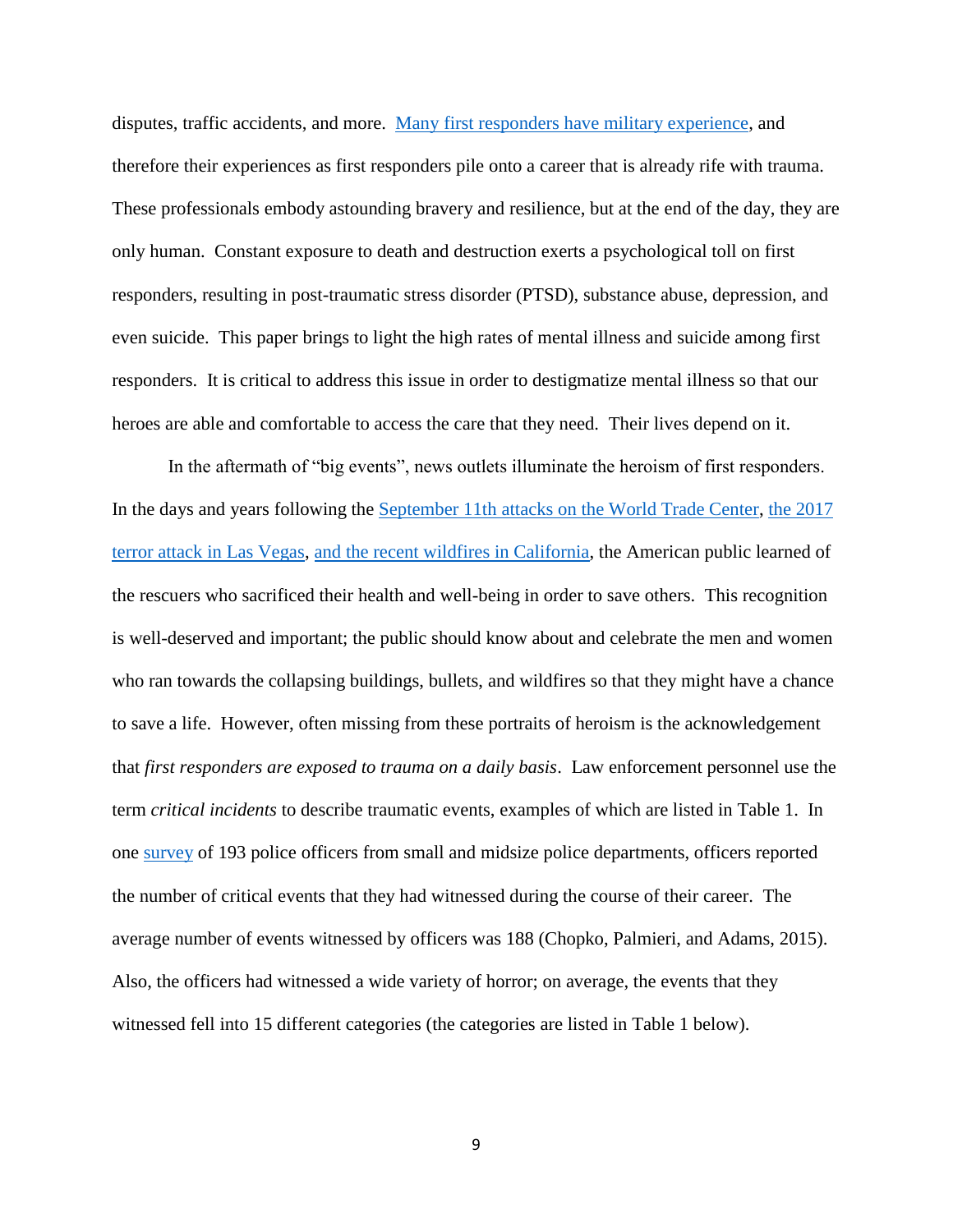Several *academic* studies have documented trauma and its consequences among first responders. These studies provide an important base of information, but they are not widely disseminated outside of academic circles and therefore do not by themselves raise public awareness about the critical issue of mental health. In one [study](https://www.ncbi.nlm.nih.gov/pubmed/21658717) of 400 police officers, 10% of those surveyed reported that they had killed or seriously injured someone during the first three years of their career (Komarovskaya et al., 2011). Clearly, traumatic experience is not restricted to the big news events that the American public sees on television.

Table 1: Critical Incidents in the Law Enforcement Profession (taken from [Chopko et al., 2015\)](https://www.ncbi.nlm.nih.gov/pubmed/25808672)

Mistake that injures / kills colleague Mistake that injures / kills bystander Colleague killed intentionally Colleague killed accidentally Being taken hostage Being seriously beaten Being shot at Colleague injured intentionally Kill or injure in the line of duty Badly beaten child Sexually assaulted child Trapped in life-threatening situation Severely neglected child Threatened with a gun Your loved ones threatened Seriously injured intentionally Life-threatening man-made disaster Exposed to AIDS or other diseases Colleague injured accidentally Shoot at suspect without injury Threatened with knife / other weapon Mutilated body or human remains Life-threatening natural disaster Life threatened by toxic substance See someone dying Making a death notification Being seriously injured accidentally Life-threatening high speed chase Sexually assaulted adult Animal neglected, tortured, killed Decaying corpse Life threatened by dangerous animal Body of someone recently dead Badly beaten adult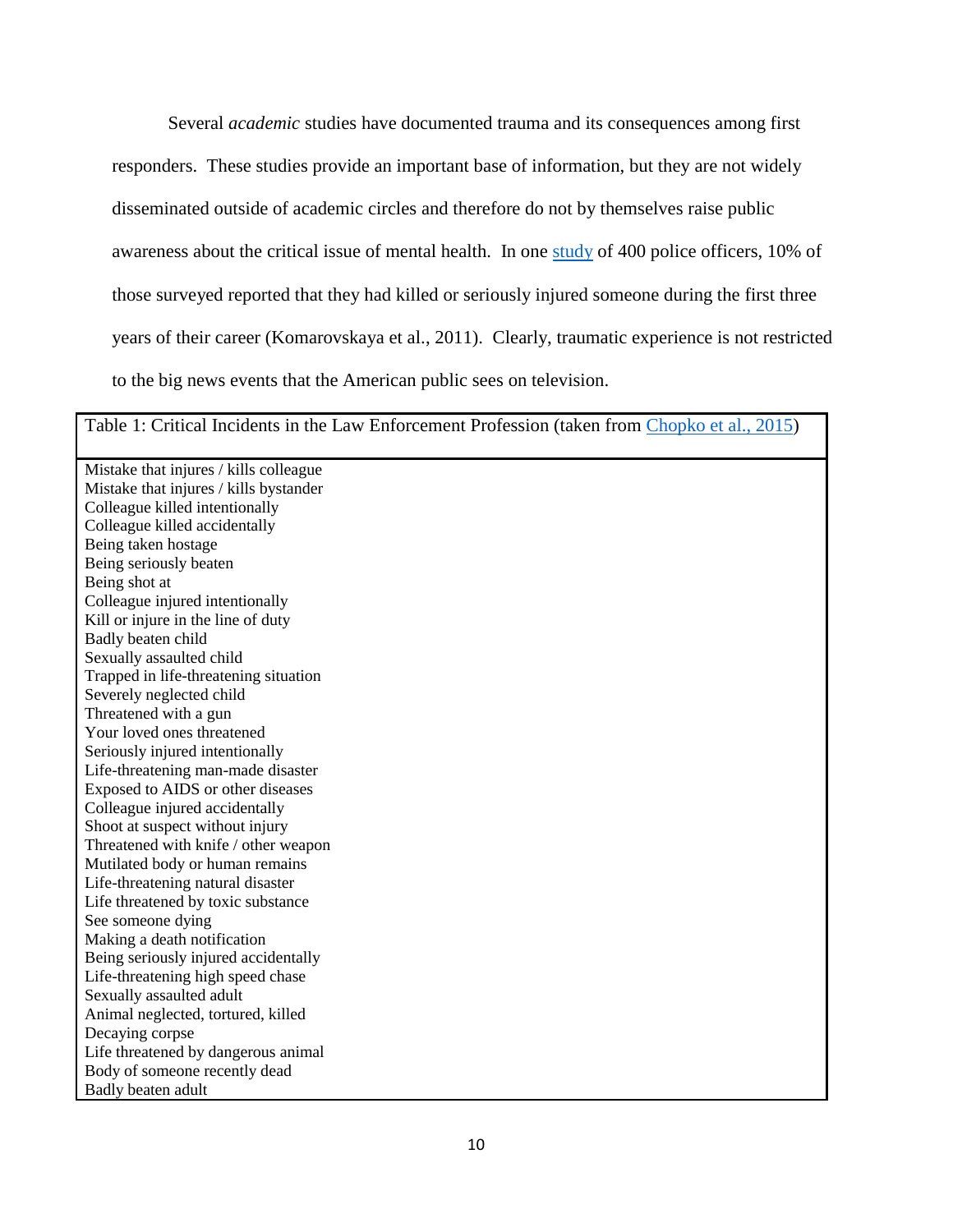It is not surprising that exposure to trauma is linked to mental health issues, including PTSD and substance abuse. In one [study](http://psycnet.apa.org/doiLanding?doi=10.1037%2Fa0031434) of 750 police officers, researchers found that exposure to critical incidents was statistically significantly correlated with alcohol use and PTSD symptoms (Menard & Arter, 2013). Officers who had experienced more critical incidents were more likely than their colleagues who had experienced fewer such incidents to report experiencing PTSD symptoms and using alcohol.

It is clear that first responders experience trauma as they respond to events that do not necessarily make national news, and yet the mainstream media is only beginning to talk about the intersection between mental illness and the lived experiences of firefighters and law enforcement officers. Relevant headlines include, ["Increasing First Responder Suicide Rates](https://www.usnews.com/news/best-states/pennsylvania/articles/2017-03-25/increasing-first-responder-suicide-rates-spark-concern)  [Spark Concern"](https://www.usnews.com/news/best-states/pennsylvania/articles/2017-03-25/increasing-first-responder-suicide-rates-spark-concern) (US News and World Report), ["Firefighter Raising Awareness about Risk of](https://www.nbcwashington.com/news/health/Firefighter-Raising-Awareness-About-Risk-of-Depression-Suicide-for-First-Responders-430000343.html)  [Depression, Suicide, For First Responders"](https://www.nbcwashington.com/news/health/Firefighter-Raising-Awareness-About-Risk-of-Depression-Suicide-for-First-Responders-430000343.html) (NBC Washington), and ["A Quiet Rise in Wildland](https://www.theatlantic.com/health/archive/2017/10/wildland-firefighter-suicide/544298/)  [Firefighter Suicides"](https://www.theatlantic.com/health/archive/2017/10/wildland-firefighter-suicide/544298/) (The Atlantic). As this paper will demonstrate, given the prevalence of mental illness and suicide among first responders, the media must pay more attention to this issue. This will be a critical step towards destigmatizing the receipt of mental health services for those who need it most, the bravest among us who put their lives in danger daily in order to protect us all.

#### **Prevalence of Mental Illness**

Dozens of articles have been published in research journals which document prevalence rates of mental health issues among various groups of first responders. These articles are important because they document the mental health crises that impact first responders. As this paper argues, a critical next step will be to bring this issue to the forefront of public attention.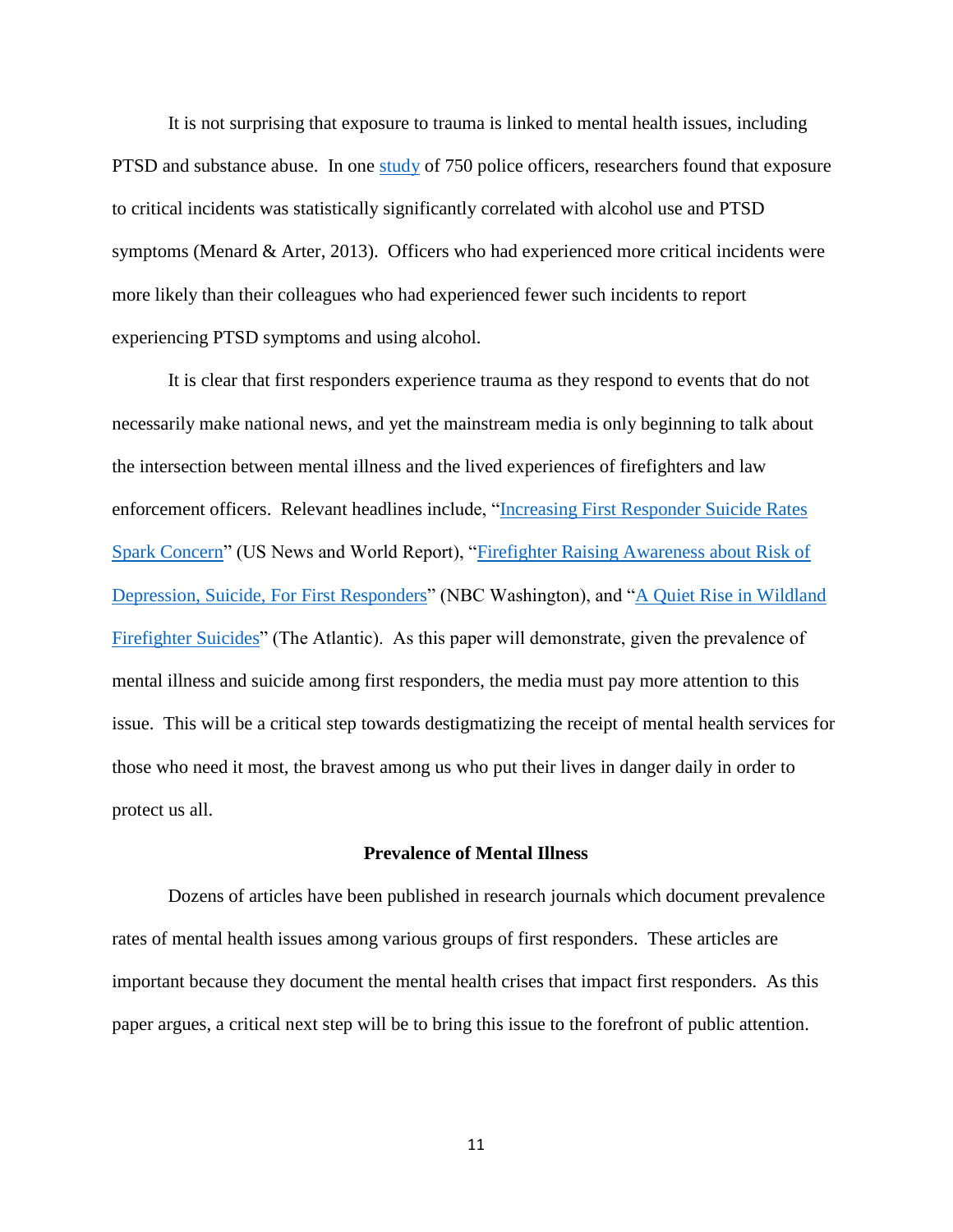This section begins with a review of the prevalence rates of issues including alcohol abuse, depression, suicidal ideation, and PTSD. Firefighters and law enforcement officers are discussed in turn, and this information is summarized in Table 2. Trauma and mental health are also relevant for EMS workers, but since a vast number of these individuals are also firefighters, most research does not distinguish between the two [\(Stanley, Hom,](https://www.ncbi.nlm.nih.gov/pubmed/26719976) & Joiner, 2016). Therefore, the discussion of firefighters is applicable to EMS workers as well.

The major takeaway from the academic research is that multiple forms of mental illness are more common among first responders than among civilians. Suicide is among the most devastating consequences of mental illness, and numerous studies have documented the extent to which mental illness (including alcohol abuse, depression, and PTSD) is a risk factor for suicide among first responders. These issues are described below, and are followed in the next section by a discussion of the toll of mental illness – including diminished work capacity and most tragically, suicide.

| Table 2: Mental Health Outcomes |                              |                                       |                                       |  |
|---------------------------------|------------------------------|---------------------------------------|---------------------------------------|--|
|                                 |                              |                                       |                                       |  |
| Mental health outcome           | Fire fighters                | Police officers                       | General population                    |  |
|                                 |                              |                                       |                                       |  |
| <b>PTSD</b>                     | $14.6\% - 22\%$ <sup>1</sup> | $35\%$ <sup>2</sup>                   | 6.8% (in one's lifetime) <sup>3</sup> |  |
|                                 |                              |                                       |                                       |  |
| Depression                      | $11\%$ <sup>4</sup>          | $9\%$ <sup>5</sup> - 31% <sup>6</sup> | $6.7\%$ <sup>7</sup>                  |  |
|                                 |                              |                                       |                                       |  |
| Thoughts about suicide          | 46.8% (ever)                 | 7.8% (pervasive)                      | unknown                               |  |
|                                 |                              |                                       |                                       |  |

<sup>1</sup> [Martin, Vujanovic, Paulus, Bartlett, Gallagher, & Tran,](https://www.ncbi.nlm.nih.gov/pubmed/28092775) 2017

<sup>2</sup> [Austin-Ketch, Violanti, Fekedulegn, Andrew, Burchfield, & Hartley,](https://www.ncbi.nlm.nih.gov/pubmed/22468657) 2012

<sup>3</sup> [United States Department of Veterans Affairs,](https://www.ptsd.va.gov/professional/PTSD-overview/epidemiological-facts-ptsd.asp) 2017

<sup>4</sup>[Carey, Al-Zaiti, Dean, Sessanna, & Finnell,](https://www.ncbi.nlm.nih.gov/pubmed/21785370) 2011

<sup>5</sup> Robert Douglas, personal communication

<sup>6</sup>[Obidoa, Reeves, Warren, Reisine, & Cherniack,](https://www.ncbi.nlm.nih.gov/pubmed/22005395) 2011

<sup>7</sup>[National Institute of Mental Health,](https://www.nimh.nih.gov/health/statistics/major-depression.shtml) 2017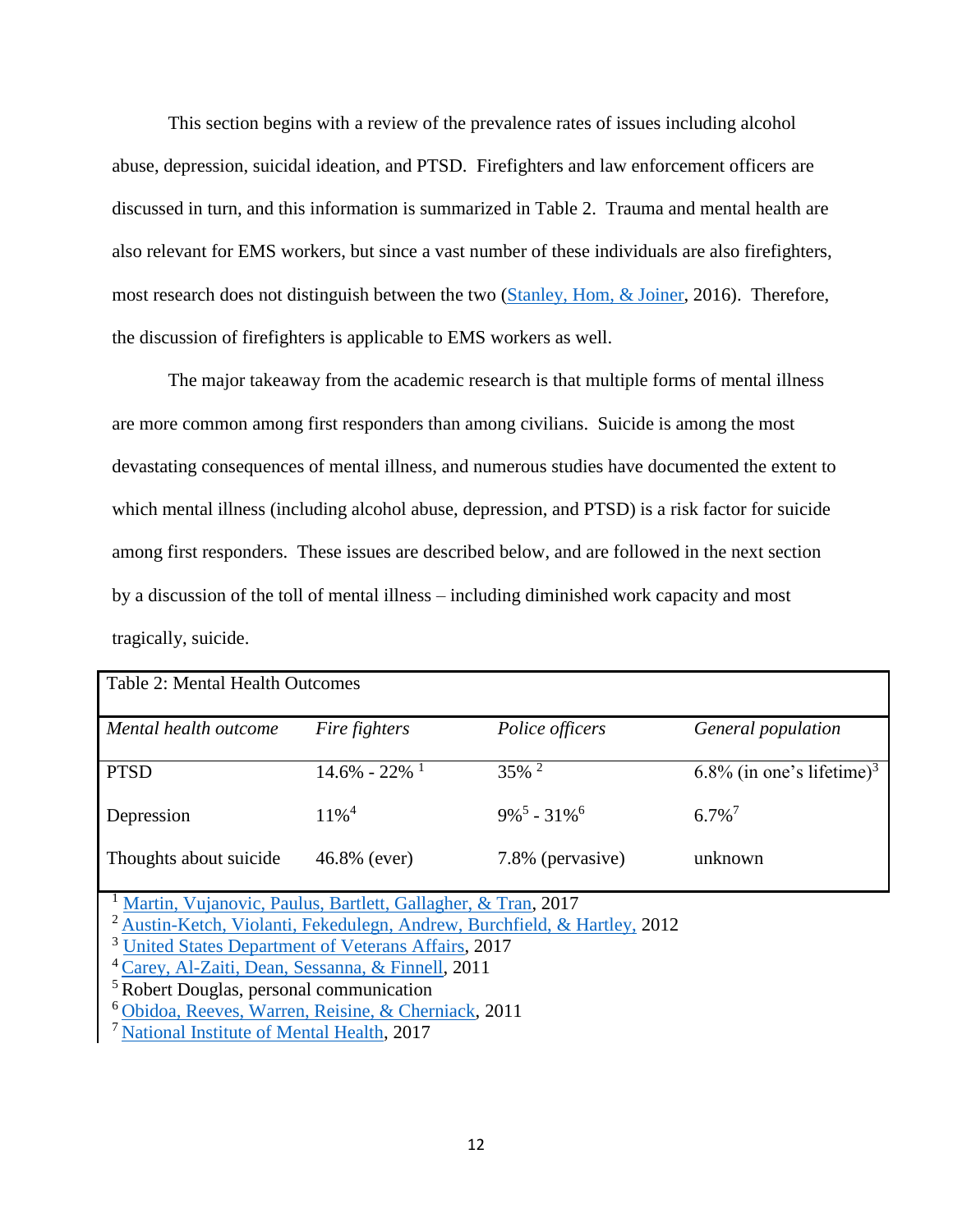## **Firefighters**

According to the American Psychiatric Association's Diagnostic and Statistical Manual of Mental Disorders 5 (DSM-5), PTSD is a condition that results from exposure to "death, threatened death, actual or threatened serious injury, or actual or threatened sexual violence" (American Psychiatric Association, 2013). The person who suffers from PTSD "persistently" reexperiences the event in forms such as flashbacks and nightmares, and general well-being is impacted through symptoms that include trouble sleeping, trouble concentrating, irritability, and feelings of isolation, self-blame, and more (American Psychiatric Association, 2013). Several studies have documented high rates of PTSD among firefighters. In one [study,](http://psycnet.apa.org/buy/2010-13580-004) researchers administered a standardized measure of PTSD called the Impact of Events Scale – Revised to 94 paid professional firefighters, and they gave the same assessment to 91 professionals from occupations outside of emergency service (Wagner, McFee, & Martin, 2010). The firefighters scored statistically significantly higher than the group of other professionals on the measure of PTSD; in fact, their scores were approximately twice as high. It is important to note that there is diversity within the firefighter community, and firefighters from different backgrounds might be more or less susceptible to PTSD. For example, some geographic locations have easily available mental health services, while it might be more difficult to access these services in relatively remote areas. Also, different attitudes towards mental health exist across cultures (i.e., Hispanic versus Caucasian), and this impacts the likelihood that firefighters will seek mental health treatment. Finally, paid firefighters might be more likely to receive mental health services through their departments than their volunteer counter parts. While these differences are important, the several studies that have investigated PTSD among firefighters have each concluded that the rate of PTSD is higher for firefighters than for civilians, regardless of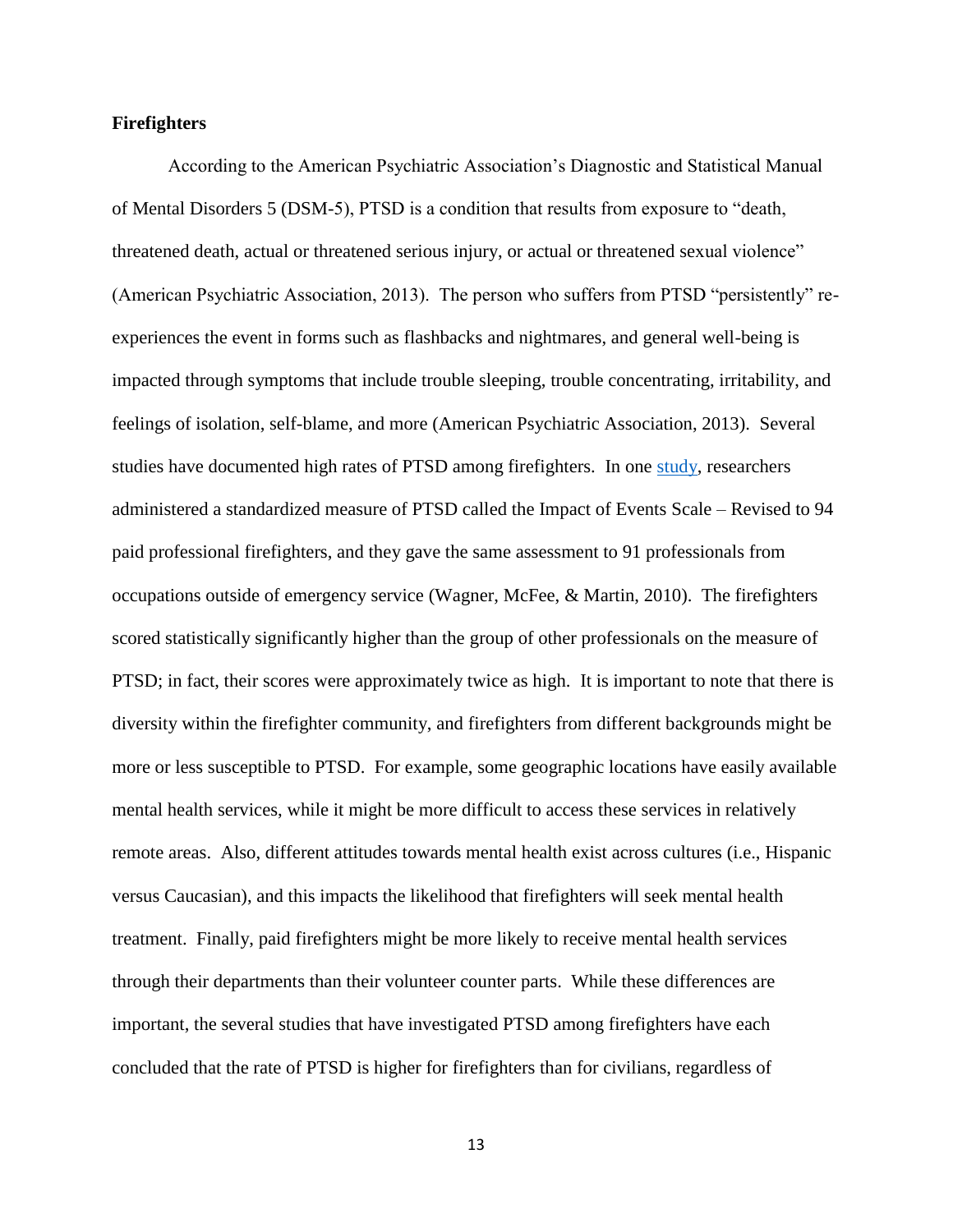geographic region (urban versus rural), ethnicity, and paid versus volunteer status (Arbona  $\&$ [Schwartz, 2016;](http://journals.sagepub.com/doi/abs/10.1177/0739986316661328?journalCode=hjba) O'Neill [& Wagner, 2012; Wagner et al., 2010\)](https://www.researchgate.net/publication/244012045_Mental_health_implications_of_volunteer_fire_service_membership). Clearly, PTSD is a pervasive challenge among the men and women who risk their lives to save the lives of others.

In addition to documenting the prevalence of PTSD among firefighters, researchers have also noted high rates of binge and hazardous drinking behavior. One research team examined drinking among female firefighters, and found that 40% reported binge drinking during the previous month, and 16.5% of female firefighters who used alcohol screened positive for problem drinking behaviors [\(Haddock, Poston, Walker, Jahnke, & Jitnarin, 2017\)](https://www.ncbi.nlm.nih.gov/pubmed/28822615). Another [study](https://www.ncbi.nlm.nih.gov/pubmed/21785370) included both male and female firefighters and found even higher rates of binge and hazardous drinking – 58% and 14%, respectively (Carey, Al-Zaiti, Dean, Sessanna, & Finnell, 2011). These same researchers found a depression rate of 11% in their sample of 112 firefighters, compared to 6.7% in the general United States population of adults ages 18 and over. The consequences of depression, substance abuse and PTSD are severe; in a survey of more than one thousand fire fighters from across the country, 46.8% reported thinking about or imagining suicide at least one time during their career [\(Stanley, Hom, Hagan, & Joiner,](https://www.ncbi.nlm.nih.gov/pubmed/26339926) 2015). Statistics on completed suicides are presented later in this paper.

Taken together, this research documents the prevalence of mental illness among firefighters. As subsequent sections demonstrate, mental illness exerts a huge toll, with consequences including diminished work performance and even suicide. These studies also demonstrate that within the academic and research circles, people are paying attention to the issue of firefighter mental health. A common theme throughout this paper is that the time is now to expand this conversation to the larger community. This will help erase the stigma around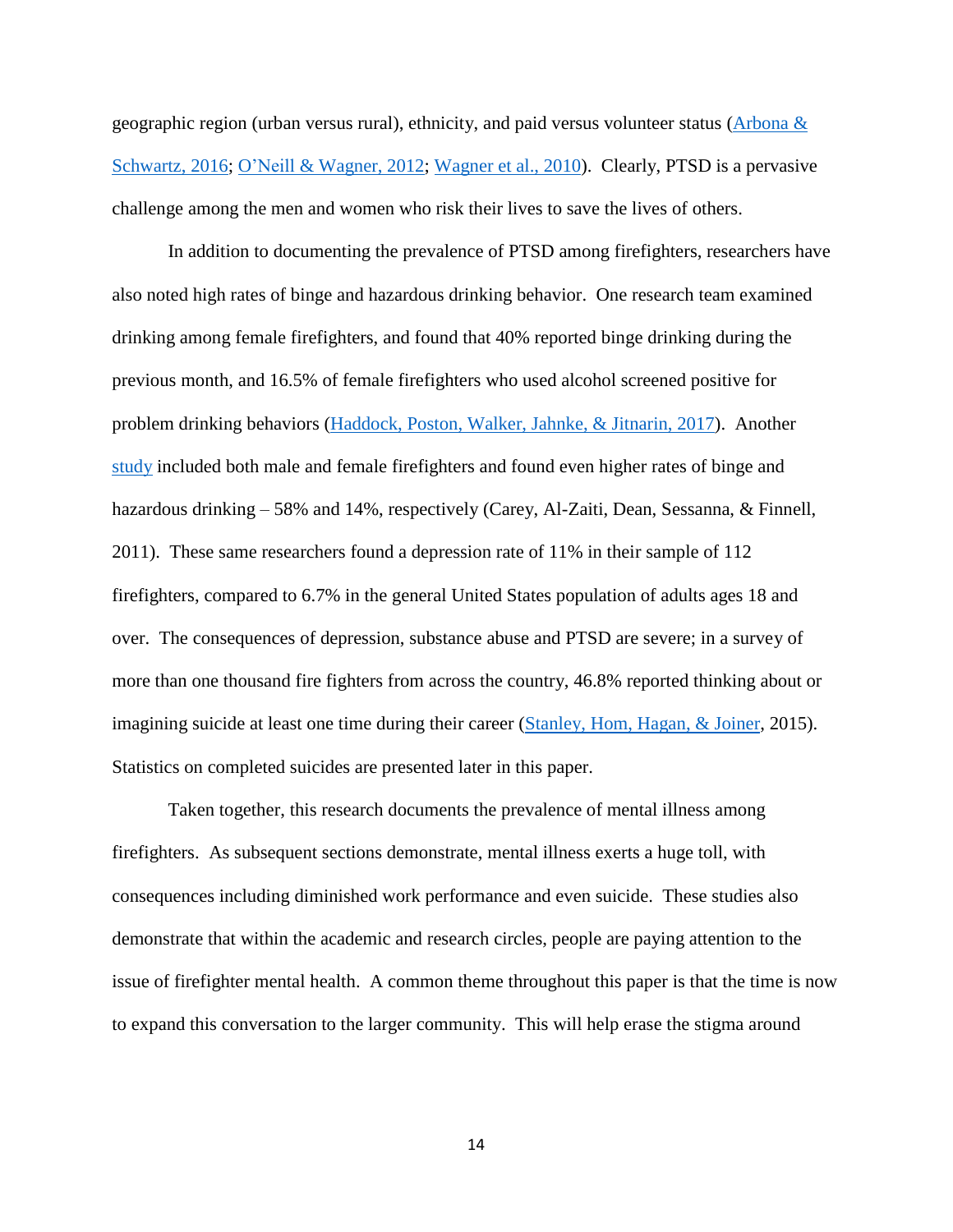mental health, so that our heroes feel comfortable accessing the help that they so desperately need.

#### **Law enforcement officers**

Police officers respond to different calls than firefighters, but across these two professions, we see a similar impact of trauma on mental health. We saw previously that there is diversity among firefighters, and there is diversity among law enforcement personnel as well. These professionals come from different cultural backgrounds, they have different personal histories, and they occupy a wide array of roles in law enforcement. Each of these factors and many more impact how people respond to traumatic events, what services they can access, and how they feel about accessing these services. Despite this diversity, we see a pattern of poor mental health outcomes among our heroes in blue. In one [survey](https://www.ncbi.nlm.nih.gov/pubmed/22005395) of 220 corrections officers, researchers identified a depression rate as high as 31% (Obidoa, Reeves, Warren, Reisine, & Cherniack, 2011). This figure is astounding in light of the [6.7% prevalence rate](https://www.nimh.nih.gov/health/statistics/major-depression.shtml) in the general population (National Institute of Mental Health, 2017). Other studies of law enforcement officers have obtained smaller estimates of depression prevalence (9% in a sample of police officers), but even with this smaller estimate, the prevalence of depression is higher within this profession than within the civilian population (Robert Douglas, personal communication).

Our police officers deal with other mental health issues as well. [One team of researchers](https://www.ncbi.nlm.nih.gov/pubmed/22468657) estimated the prevalence of PTSD to be 35% (Austin-Ketch, Violanti, Fekedulegn, Andrew, Burchfield, & Hartley, 2012). These processes have disastrous consequences; in one [survey](https://link.springer.com/article/10.1007/s11896-013-9116-z) of 193 active police officers in a Midwestern state, 7.8% agreed with the statement, "found the idea of taking your own life kept coming into your mind" (Chopko, Palmieri, & Facemire, 2014).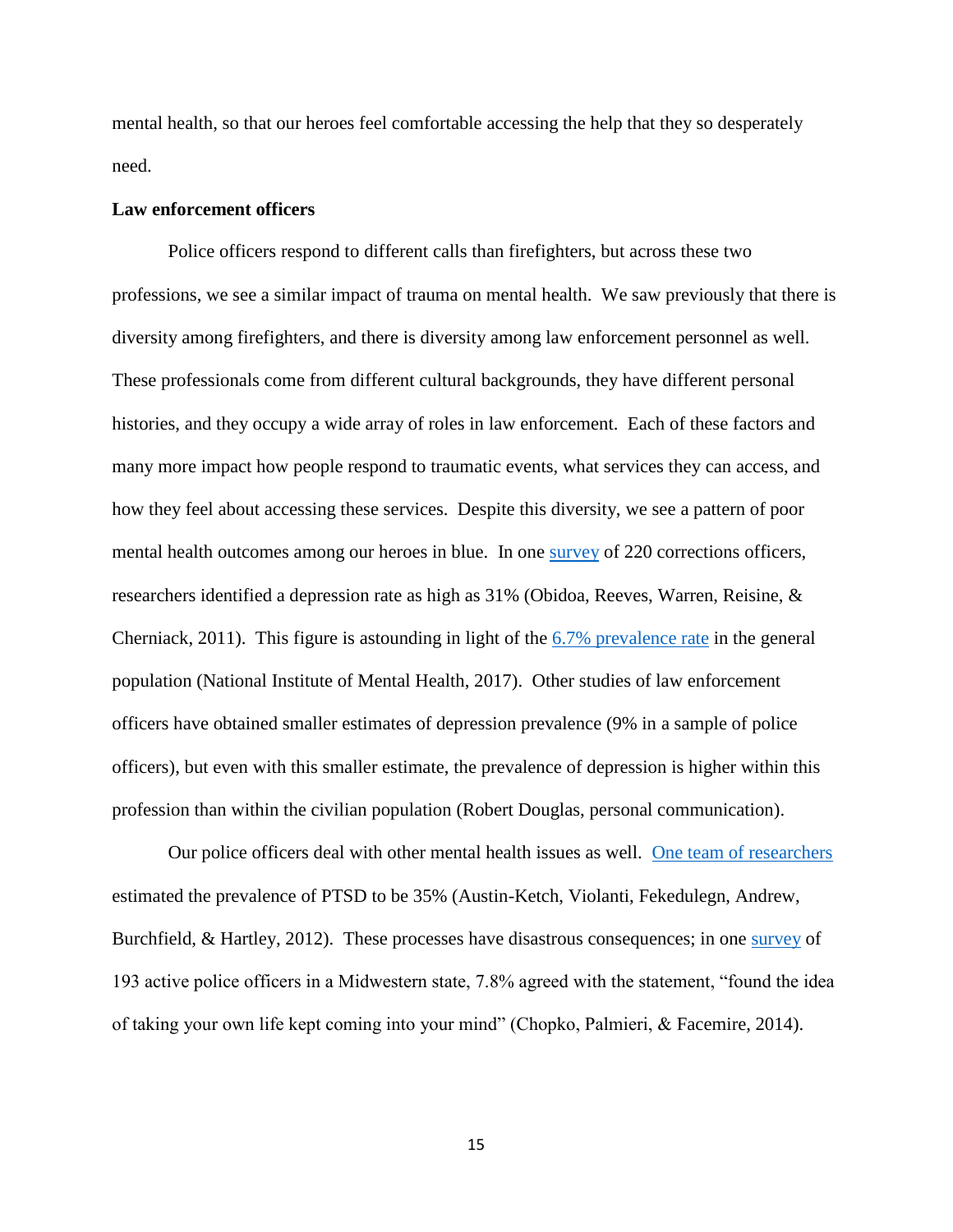As we saw with firefighters, considerable effort within the academic and research communities has been made to identify and document mental illness among law enforcement personnel. This epidemic of mental illness among first responders has disastrous consequences for the men and women in uniform, and for all members of society. This paper will turn to a discussion of these consequences, which range from diminished daily functioning to suicide. The paper will then highlight barriers to care, as well as a discussion of promising practices in the arena of first responder mental health, with a focus on Boston.

## **The Toll of Mental Illness**

#### **Mental Illness in the Daily Life of First Responders**

Depression, PTSD, and substance abuse cause suffering for individuals with these conditions and their family members. This human suffering is sufficient justification to pay attention to the widespread prevalence of mental illness among the first responder community. In addition to the impact on individuals, the cost to society of ignoring these issues is high; we know that mental illness is treatable, and yet without treatment, it can severely impact and limit functioning. Our society depends on the intuition, energy, and decision-making skills of first responders, and untreated mental illness exerts a toll on these capacities. One [study](https://www.ncbi.nlm.nih.gov/pubmed/28619858) conducted by researchers at the University of Toronto demonstrates how dangerous it is to ignore the mental health crises among our first responders. Researchers interviewed emergency workers from several different professions, including police officers, police communicators, paramedics, and child protection workers. They assessed the extent to which each study participant had PTSD, and they also exposed study participants to simulated emergencies in the research laboratory. They found that first responders with PTSD showed "performance deficits on complex cognitive tasks", which could include tasks that required first responders to assess risks,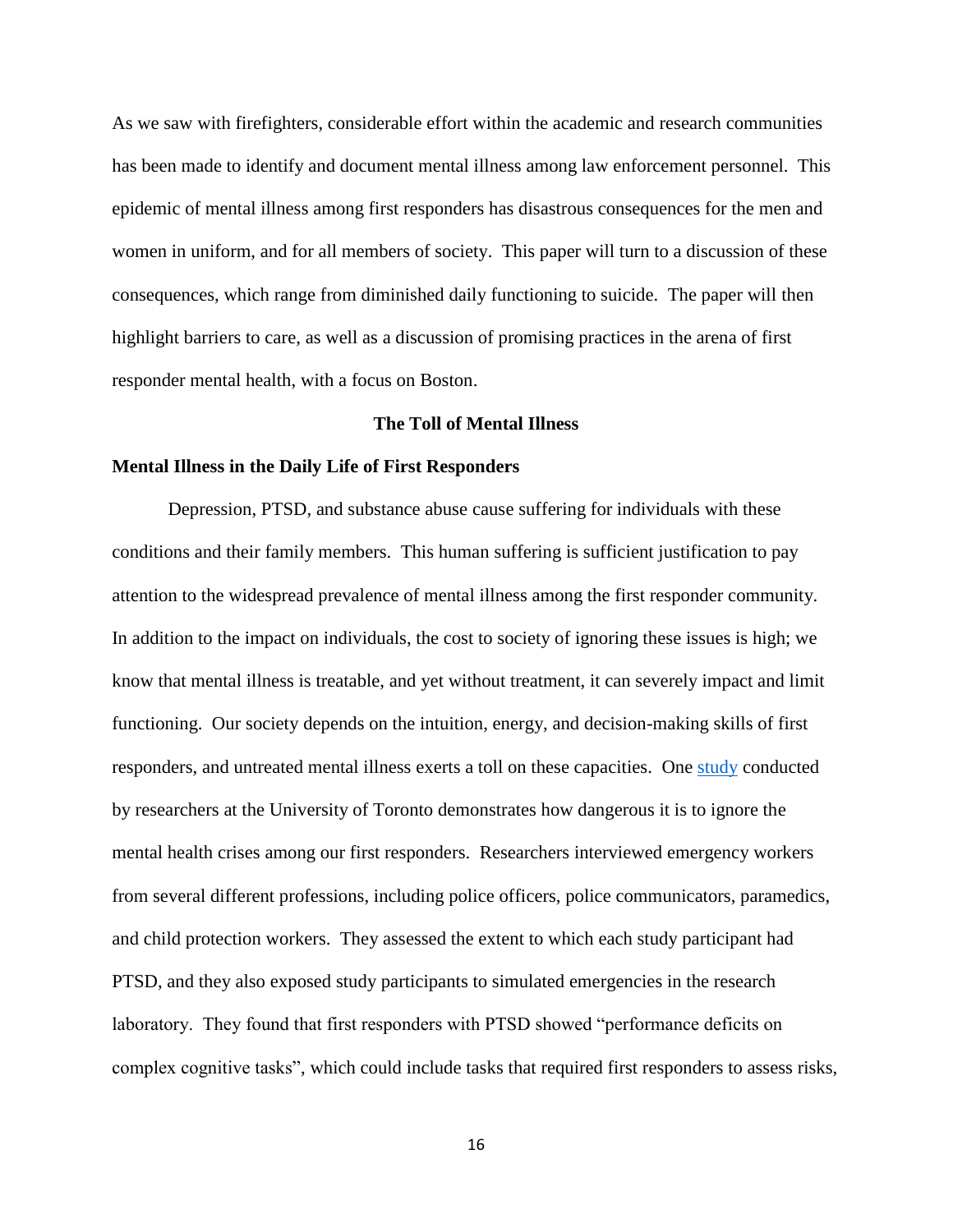plan multi-step responses to an emergency, and pay attention to competing stimuli (i.e., more than one victim and / or perpetrator) (Regehr & LeBlanc, 2017). This research finding makes perfect intuitive sense; symptoms of PTSD include flashbacks and intrusive thoughts, and when people are distracted, they are less able to devote attention to the task at-hand. We frequently hear about the impact of distracted drivers – drivers who are texting are dangerous behind the wheel, for example. Distraction in the form of PTSD is no less dangerous when it impacts the decision making of first responders. One [study](https://academic.oup.com/occmed/article/66/1/32/2750638) found that within a sample of more than 3,000 firefighters, those who had PTSD symptoms were more likely to report having work-related injuries, compared to their colleagues who did not have PTSD (Katsavouni, Bebetsos, Malliou, & Beneka, 2016). And yet all too often, we ignore the PTSD, fail to provide adequate treatment, and contribute to the diminished capacity of our first responders. In an article that appeared in the FBI's [National Academy](http://www.fbinaa.org/FBINAA/Associate_Magazine/Directory_of_Issues/FBINAA/Associate_Matters_Archive.aspx?hkey=14dcc78e-99d0-413d-aba5-39d486bf21b6) Associate Magazine, one police officer shared, "When I was involved in my first shooting, I was cleared right away and I wasn't given any administrative time off. Basically they bought you a beer and told you you were a hero. You had to deal with it all on your own, and there weren't any department resources, not even a chaplain to talk to."

Mental health can be deleterious to physical health, and poor physical health interferes with first responders' abilities to complete their daily work. Therefore, the relationship between mental health and physical health is another piece of evidence that ignoring the mental health of first responders is costly to our society. All humans exert stress hormones such as cortisol, and moderate levels of these hormones are normal and healthy. However, when levels of stress become toxic and hormone levels increase, this exerts a physiological toll on the body. Heightened levels of cortisol disrupt functioning of the immune and metabolic systems, for example. Given the high rates of mental illness among first responders, we would expect to see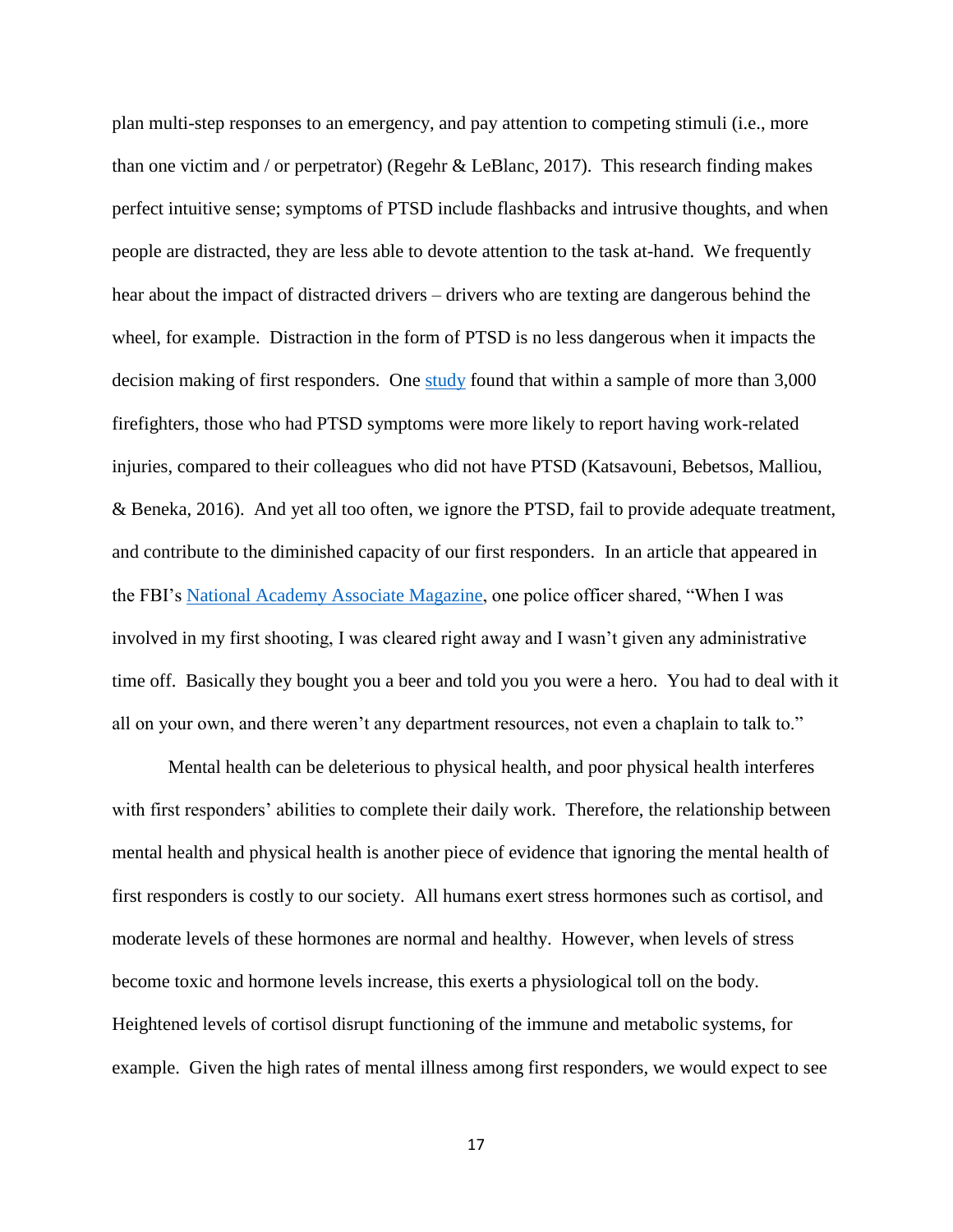heightened rates of poor physical health outcomes as well, and there is research to support this hypothesis. In one [study](https://www.ncbi.nlm.nih.gov/pubmed/22900455) conducted by researchers at the Centers for Disease Control and Prevention, researchers compared several health indicators between a cohort of police officers and the general American population. The study found that "a higher percentage of officers were obese (40.5% vs. 32.1%), had a metabolic syndrome (26.7% vs. 18.7%), and had higher mean serum total cholesterol levels (200.8 mg/dL vs. 193.2 mg/dL) than the comparison employed populations (Hartley, Burchfiel, Fekedulegn, Andrew, & Violanti, 2011). Physical health is an essential prerequisite for a productive and reliable workforce. With physical health so dependent on mental health, we are doing ourselves a disservice by ignoring the mental health crisis among first responders.

## **Suicide**

Suicide is the most catastrophic consequence of failing to treat mental illness. PTSD, depression, and alcohol abuse are often present before a suicide, and therefore we should view these disabilities as opportunities to provide treatment that could potentially save lives. In one [study](https://www.ncbi.nlm.nih.gov/pubmed/27810667) of firefighters, researchers found that elevated levels of PTSD were associated with a higher likelihood of thinking about suicide and / or having a history of suicide attempts (Boffa, Stanley, Hom, Norr, Joiner, & Schmidt, 2017). [Other researchers](https://www.ncbi.nlm.nih.gov/pubmed/27788381) reached a similar conclusion about the relationship between depression and thinking about suicide; firefighters who reported experiencing depression were more likely than their non-depressed colleagues to think about suicide (Martin, Tran, & Buser, 2017). Substance abuse also plays a critical role in suicide; alcohol is present in over 85% of police officer suicides (Robert Douglas, personal communication).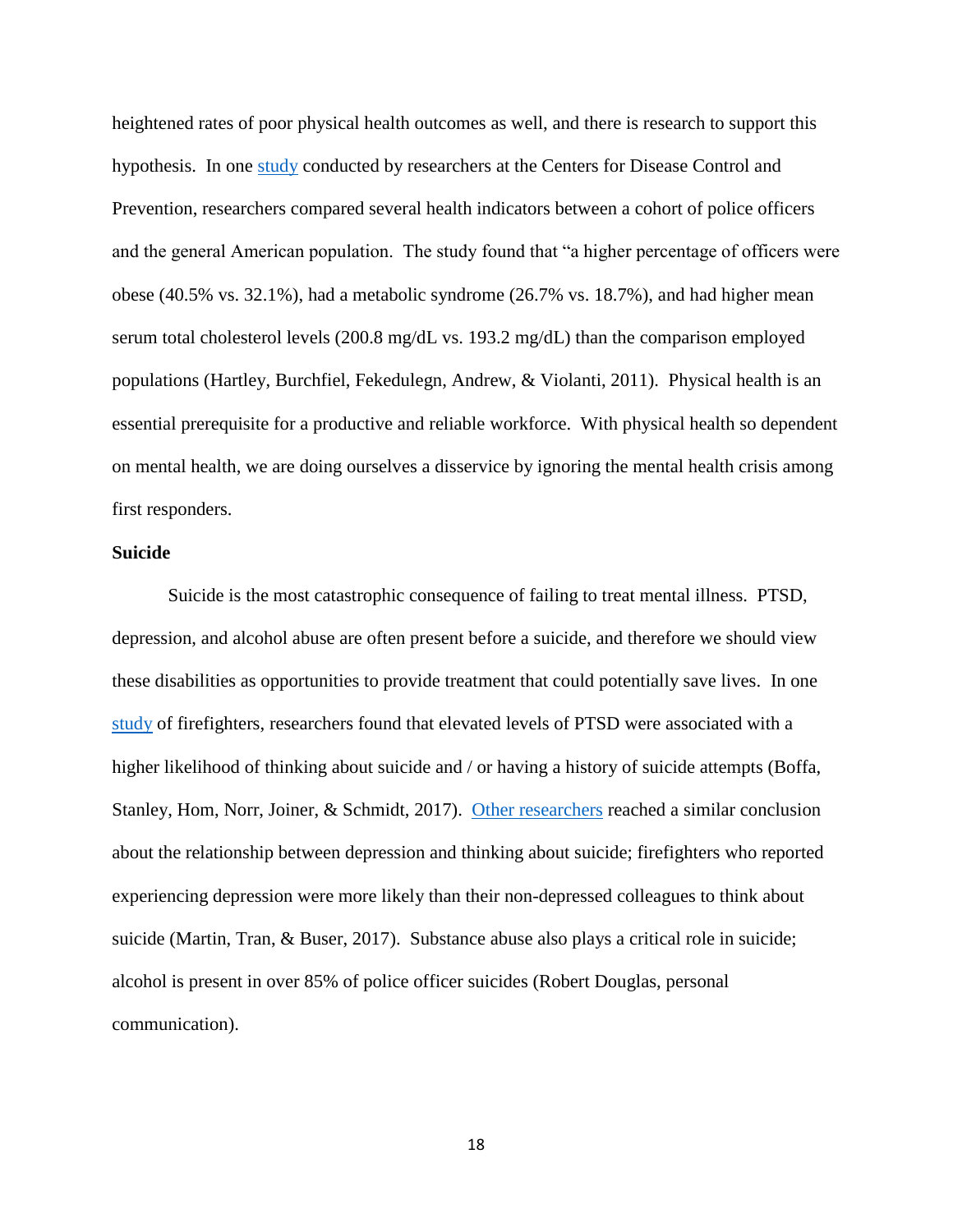Suicide is the tragic result of mental illness that so often goes untreated and / or ignored.

*This paper is the first to present suicide rates across several categories of first responders. As such, it should be a critical call to action for all who care about our heroes in red and blue.*

Data regarding suicide rates of firefighters and police officers is described below, and compared to suicide rates among the general civilian population. Table 3 below provides a summary of the statistics on suicide.

| Table 3: Suicide Rates |                |                       |                    |
|------------------------|----------------|-----------------------|--------------------|
|                        | Firefighters   | Police officers       | General population |
| Suicide rate           | $18/100,000^8$ | $11 - 17 / 100,000^8$ | $13/100,000^8$     |

*Note*. Suicide prevalence rates for police officers come from the Badge of Life. Suicide data for firefighters was provided by the FBHA, and prevalence rates were calculated as described below. Please see the methodology section for more information.

In 2017, at least 103 firefighters and / or EMS workers across the United States committed suicide. Data for firefighters and EMS workers is combined, since many professionals play both roles. In the paragraphs that follow, to avoid confusion, this group will be referred to as firefighters.

The 103 firefighter deaths represent a decrease from previous years; there were 143 and 139 reported suicides in 2015 and 2016, respectively. In contrast, there were 93 firefighters who died in the line of duty in 2017. *Firefighters are more likely to die by suicide than in the line of duty*. Data on firefighter suicide comes from the **Firefighter Behavioral Health Alliance** (FBHA), an organization that receives confidential reports on firefighter suicide through its website. For each reported suicide, the Founder of FBHA contacts the Chief of the deceased's fire department to validate the report. While FBHA is well-known among firefighters, many firefighters have not heard of the organization and therefore the number of reported suicides is an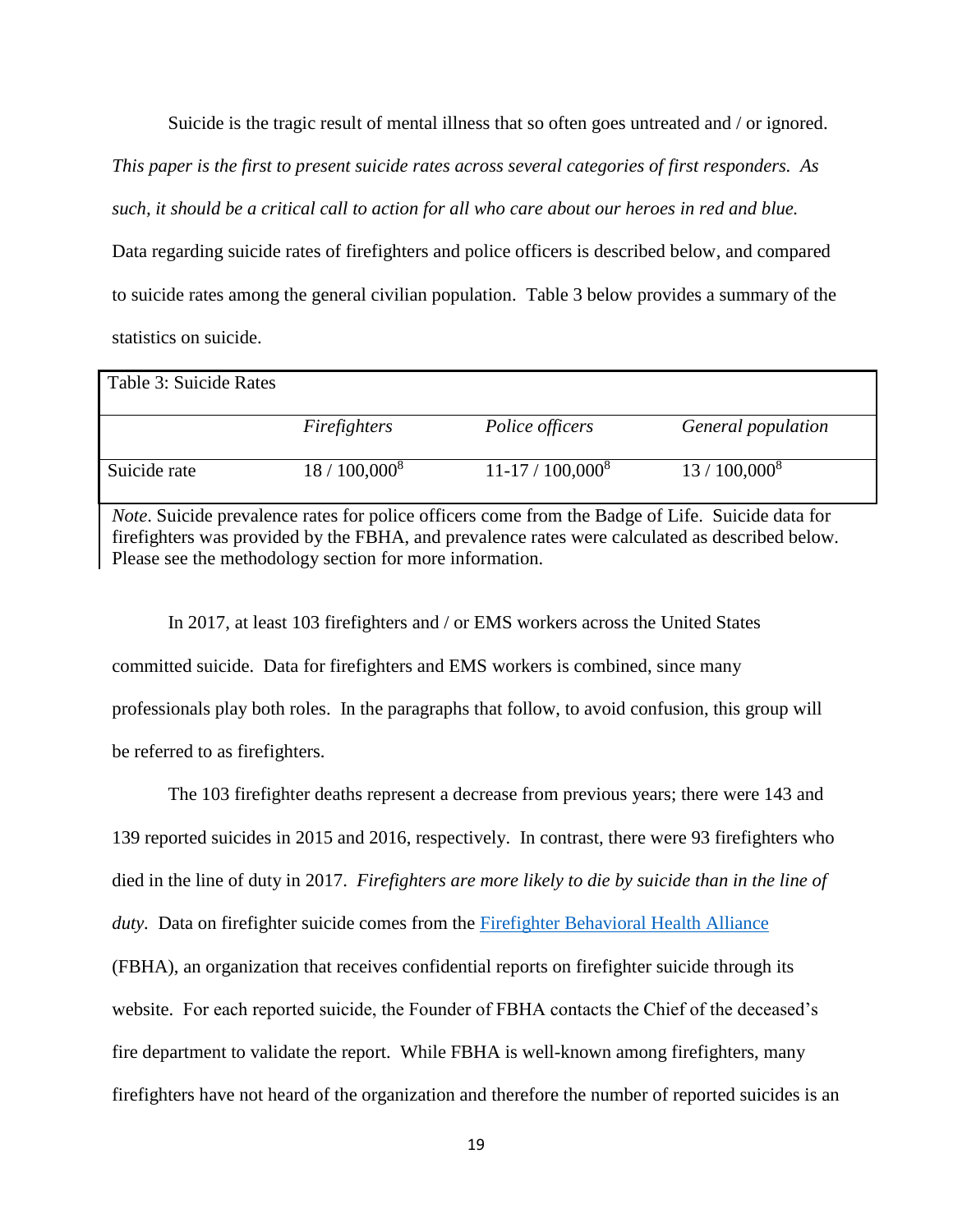undercount of the actual number of suicides. FBHA estimates that approximately 40% of firefighter suicides are reported. If this estimate is correct, *the actual number of 2017 suicides would be approximately equal to 257. This is more than twice the number of firefighters who died in the line of duty*. This estimate of 257 was divided by the total number of career and [volunteer](https://www.nfpa.org/News-and-Research/Fire-statistics-and-reports/Fire-statistics/The-fire-service/Administration/US-fire-department-profile) firefighters in the country plus the total number of [EMS workers](https://www.cdc.gov/niosh/topics/ems/) in the country, to arrive at the prevalence rate listed above in Table 3, which is strikingly higher than the prevalence rate for the general population.

The suicide rate among police officers is also shockingly high. An organization called [Badge of Life](http://www.badgeoflife.com/) is conducting ongoing web surveillance to capture police suicide data. According to a [publication](https://www.ncbi.nlm.nih.gov/pubmed/24187885) by the organization, "In this age of world web communications, a police suicide in even the smallest and most remote community is generally transmitted nationally and through police websites, forums, and blogs" (O'Hara, Violanti, Levenson, & Clark, 2013). As many as 55,000 websites are reviewed each year by organization staff. This review has identified 141 suicides in 2008, 143 suicides in 2009, 126 suicides in 2012, 108 suicides in 2016, and 140 suicides in 2017 (the years for which data is available). Numbers of police officer suicide deaths and line of duty deaths fluctuate annually, but in 2017 there were [129 line of duty deaths,](http://www.nleomf.org/facts/officer-fatalities-data/year.html) in contrast to 140 suicides. In 2012, Ronald Davis, the Director of the Office of Community Oriented Policing Services (COPS) announced that the number of police officer deaths from suicide that year was "twice as high as compared to traffic accidents and felonious assaults during 2012" [\(IACP,](http://www.theiacp.org/Portals/0/documents/pdfs/Suicide_Project/Officer_Suicide_Report.pdf) 2014). *As is the case with firefighters, in 2017, police officers were more likely to die by suicide than in the line of duty.*

Regarding the comparison between national police officer suicide rates and national civilian suicide rates, according to statistics collected by the [Badge of Life,](http://www.badgeoflife.com/) police officer suicide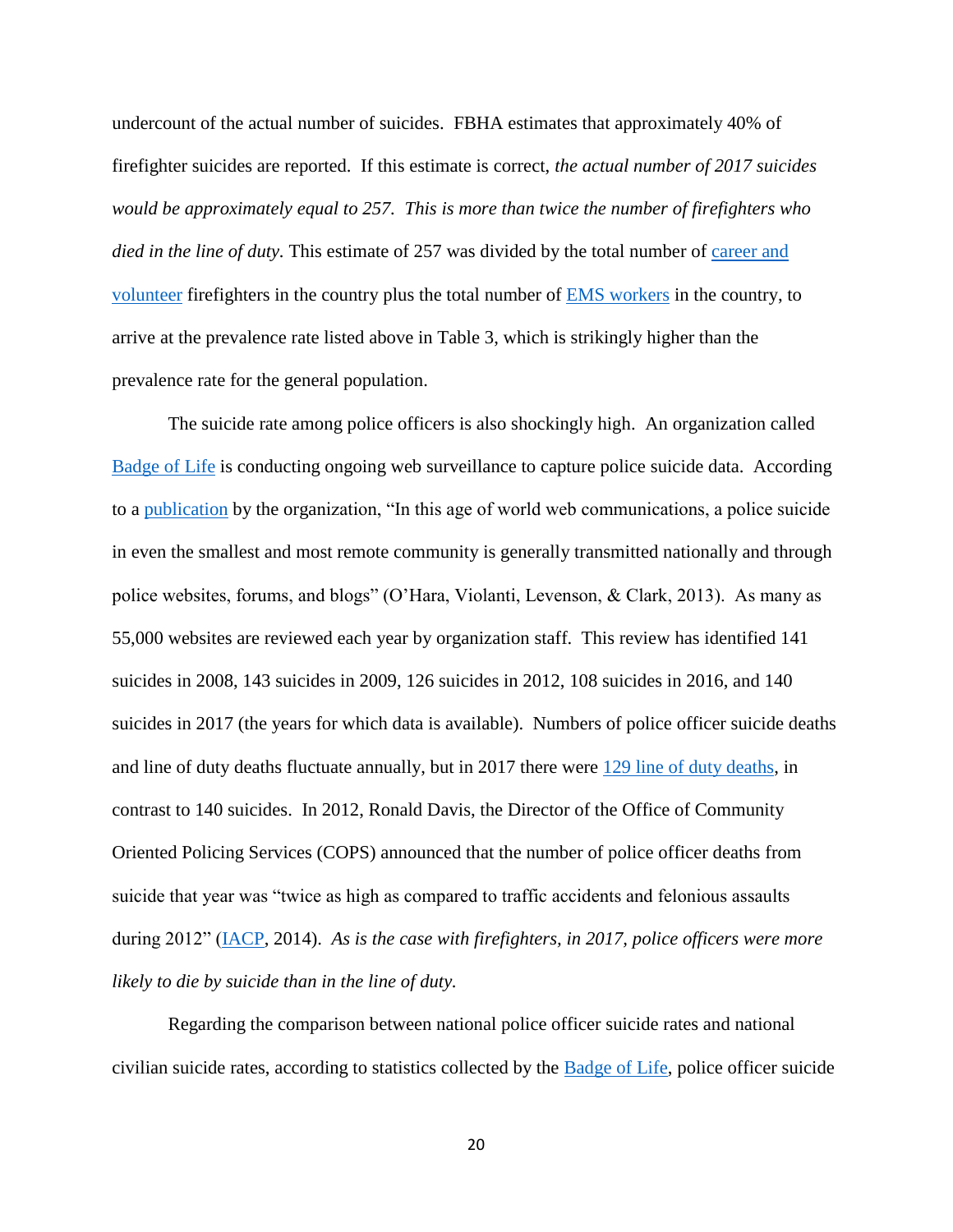rates fluctuate around the suicide rates of the general population, and in some years the rate of police officer suicide is considerably higher than the rate of civilian suicide. In 2008, the police officer suicide rate was 17/100,000, compared to a general rate of 11/100,000. This discrepancy has declined recently; in 2016 there were 12 police officer suicides per every 100,000 officers, compared to 13 civilian suicides per every 100,000 civilians. This lower rate of police officer suicides compared to civilian suicides might be unique to 2016; in 2016 there were 108 police officer suicides, and in 2017 there were 140 (a 30% increase).

Also, according to Ron Clark of the Badge of Life, the suicide rate for police officers should be even lower than the suicide rate among the civilian population. This is because police officers must pass psychological assessments before they are allowed entry into the law enforcement profession. Therefore, at entry into the field of law enforcement, *all police officers meet a baseline of mental health*. The suicides we see must reflect deterioration of mental health that occurs after men and women become police officers.

This issue is not adequately addressed through policy or practice. In the words of Craig Steckler, the President of the International Association of Chiefs of Police, "Officer mental health is an issue of officer safety, and we should treat it as such. From body armor and seatbelt use policies, to self-defense and verbal judo training, we can all list a variety of measures available to ensure our officers' physical safety. But what are we doing to actively protect and promote their mental and emotional health? Sadly, in many cases, it is not enough" [\(IACP,](http://www.theiacp.org/Portals/0/documents/pdfs/Suicide_Project/Officer_Suicide_Report.pdf) 2014).

Unfortunately Massachusetts is not immune to the catastrophe of first responder suicide, and this is the first publication to bring this startling fact to light. Data for Massachusetts is separated for firefighters versus EMS professionals. In Massachusetts, at least 22 firefighters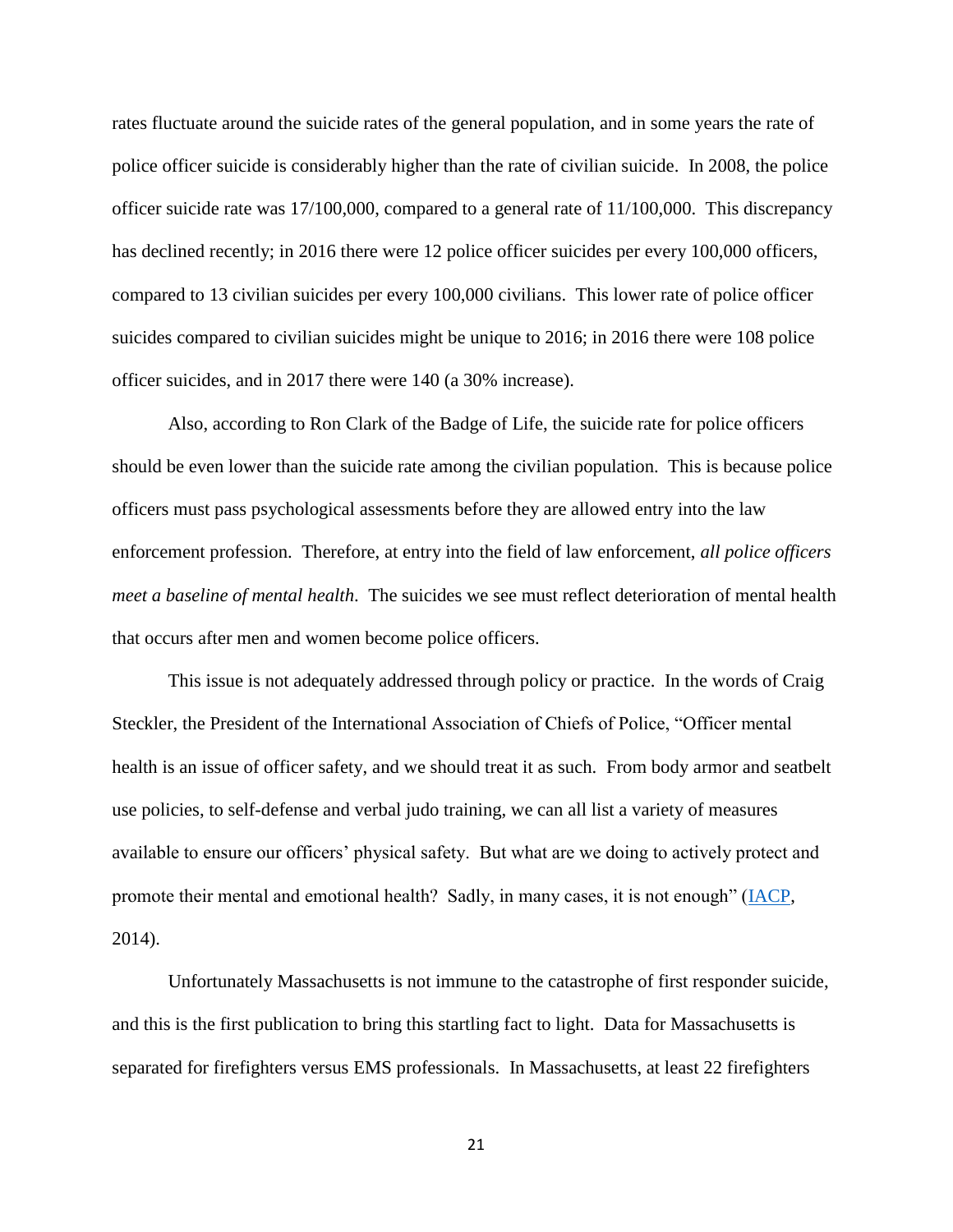have died by suicide since the year 1996, averaging about one death each year. Numbers from recent years indicate that there might be an increase in the prevalence of firefighter suicide in Massachusetts. There were three reported deaths in 2013, 5 in 2014, 2 in 2015, 2 in 2016, and in 2017, at least two firefighters died by suicide. While these numbers from recent years are higher than the one death per year average noted above, it is also possible that we are seeing a rise in reporting, and not a rise in actual death by suicide.

If we use the most recent year for which data is available, 2017, then the two *reported* firefighter deaths that year yield a suicide prevalence rate of 8.3/100,000, with an estimated total of 24,000 firefighters in Massachusetts, according to the State Fire Marshall's office (Jeff Dill, personal communication). If we assume that those two deaths represent 40% of the actual number of firefighter deaths by suicide, then the prevalence rate grows to 20.8/100,000. This is in contrast to the overall suicide prevalence rate of [9/100,000](https://www.bostonglobe.com/metro/2017/02/28/suicides-mass-rise-percent-decade/jzG4aS5aylM9ufJe2aEXrK/story.html) in Massachusetts. At a bare minimum, firefighters commit suicide at the same rate as others in Massachusetts. If we assume that the number of reported suicides is lower than the number of actual suicides (which is by all means a fair assumption), *we can arrive at the hypothesis that firefighters commit suicide at more than twice the rate of other residents of Massachusetts*.

At least four emergency medical services workers living and working in Massachusetts have taken their own lives since 2007. State-specific data on police officer suicide is not available, but there is no reason to believe that police officers in Massachusetts are immune to the mental health crises that impact their colleagues across the country. See Table 4.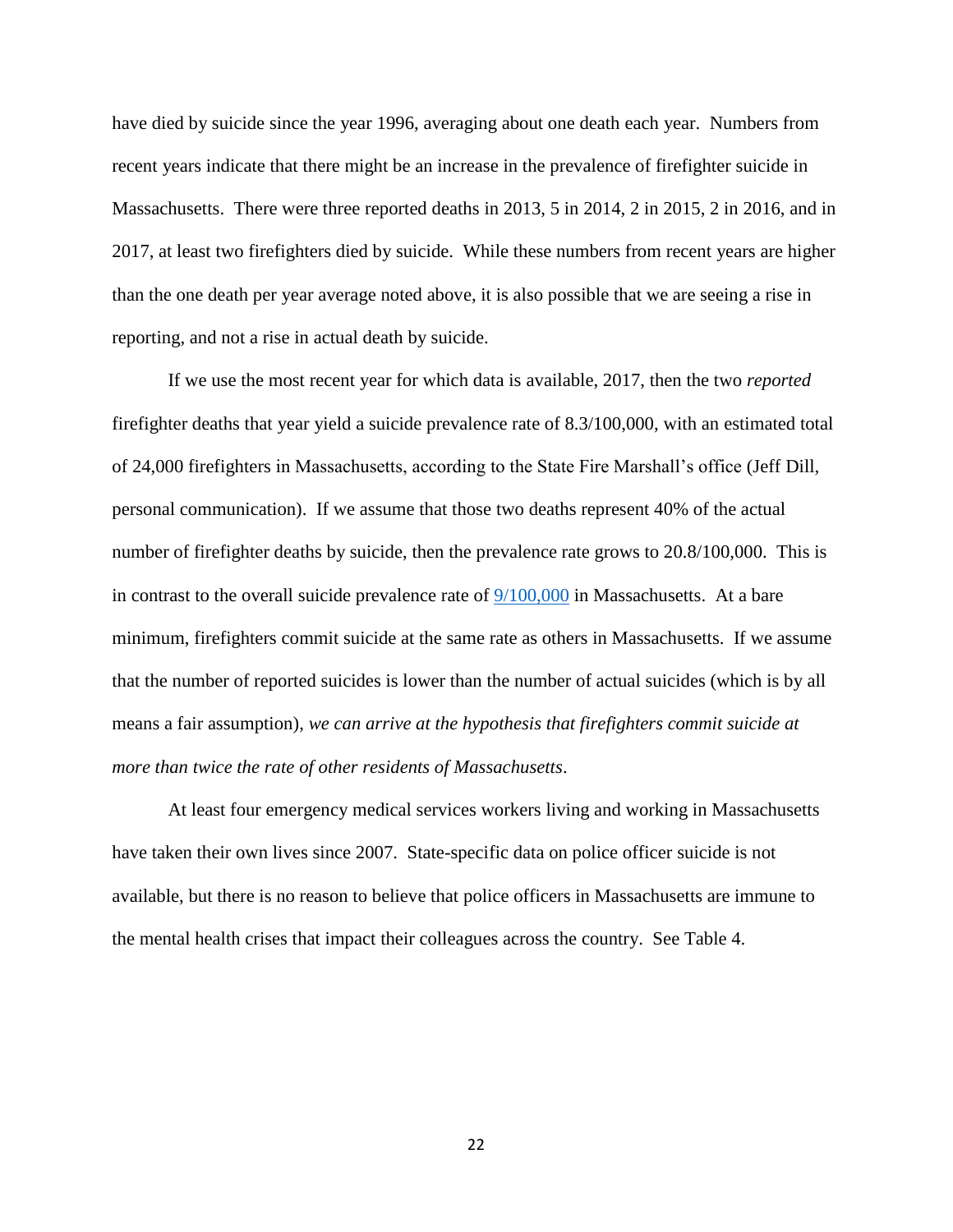| Table 4: Massachusetts Suicides |                     |                           |  |  |
|---------------------------------|---------------------|---------------------------|--|--|
|                                 | Firefighters (since | <b>EMS</b> workers (since |  |  |
|                                 | 1996)               | 2007)                     |  |  |
| Suicides in Massachusetts       | 22                  |                           |  |  |

*Note*. Suicide information comes from the FBHA. Please see the methodology section for more information.

There are a couple of caveats that need to be presented alongside this data. First, while comparisons to the general civilian population can be instructive, they should be interpreted with caution. Suicides in the general civilian population are more common among males than females [\(National Institute of Mental Health,](https://www.nimh.nih.gov/health/statistics/suicide.shtml) 2017), and the majority of both firefighters and police officers are male. The second caveat is as follows. Experts in the field unanimously agree that the reported suicides reflected in the numbers above are a vast underestimation. Shame prevents family members from disclosing the suicide of loved ones. As noted previously, experts estimate that the data on firefighters cited above only represents 40% of actual firefighter suicides. There is underreporting of police officer suicides as well. Shame and stigma breed incentives for hiding the suicide of a loved one; in some police departments, officers who die by suicide are not buried with honor, and the names of officers who die by suicide are not permitted on the National Law Enforcement Memorial in DC. Departments are also wary to acknowledge death by suicide; the President of the International Association of Chiefs of Police has referenced "collective silence" and a "refusal to speak openly about the issue" of mental health and suicide [\(IACP,](http://www.theiacp.org/Portals/0/documents/pdfs/Suicide_Project/Officer_Suicide_Report.pdf) 2014). As a result of shame and stigma surrounding suicide experts, estimate that "approximately 17% of police suicides are misclassified as accidents or undetermined deaths" [\(O'Hara et al.](https://www.ncbi.nlm.nih.gov/pubmed/24187885), 2013).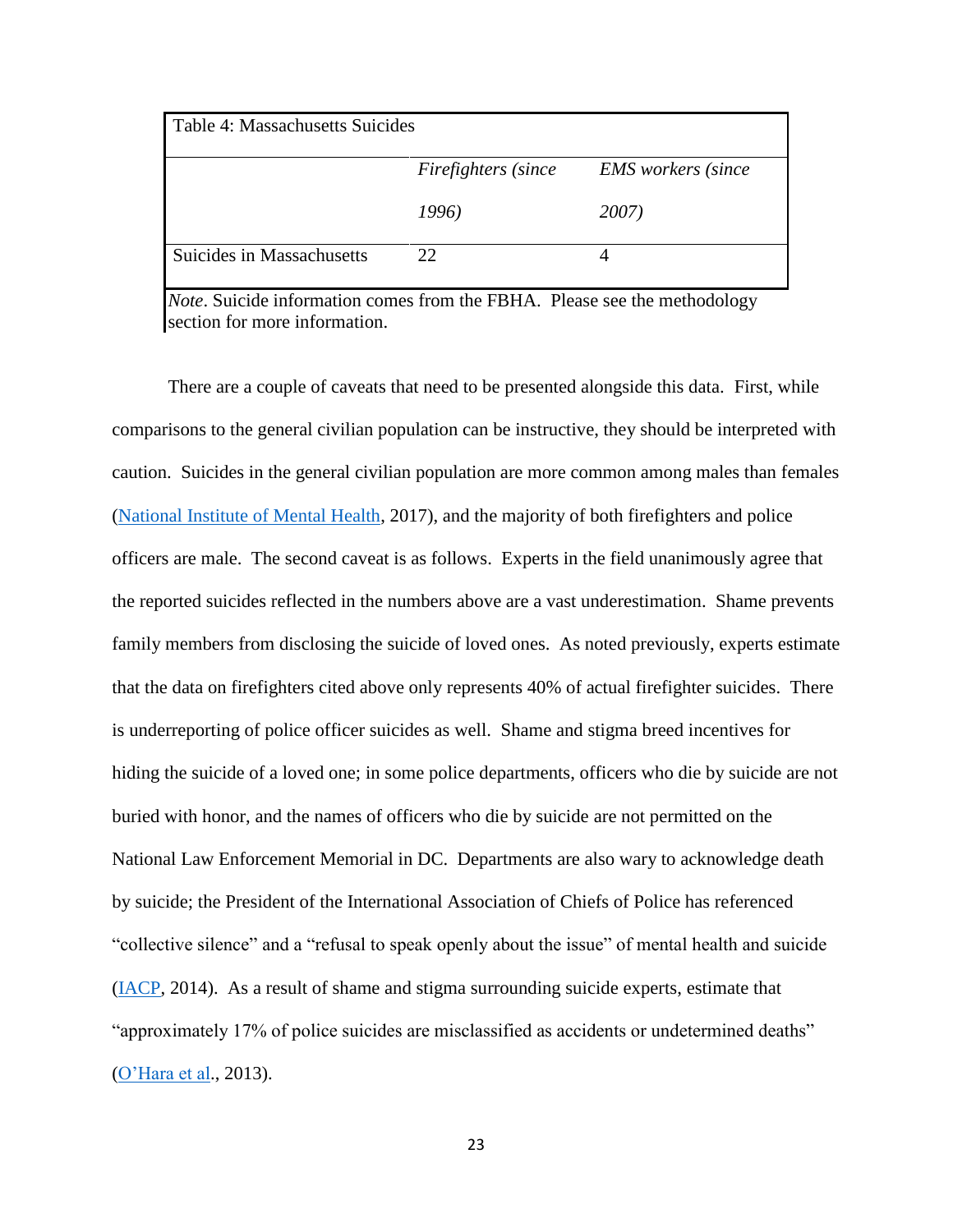This paper will now turn to a discussion of the barriers that impede progress around the issues of first responders, mental health, and suicide. It will conclude with promising practices – programs and policies across the nation and in our local Boston community that have accepted the call to better serve our nation's heroes.

#### **Barriers to Progress**

The issue of first responder suicide is complex and difficult to address. Approximately 90% of police officers who commit suicide use a gun, and it is not possible to limit police officer access to these weapons (Robert Douglas, personal communication). There are also cultural barriers – personality traits that exist within the men and women who become first responders in the first place, cultures within the professions and the departments, and lack of awareness across the American public about mental health in general. In additional to these cultural barriers, policies within departments make it difficult for first responders to access the critical and lifesaving mental health care that they need. Accessibility and affordability of services are examples of these policies that, for better or for worse, can impact mental health outcomes. This section explores cultural barriers and policy impediments to promoting positive mental health among first responders. The white paper then concludes with a look at promising practices  $-a$ window into policies and programs in Massachusetts and beyond that are pushing the needle on first responder mental health.

#### **Cultural Barriers Among First Responders**

The men and women who choose to become first responders, the people who make a career out of risking their lives to help others, see themselves as tough. Experts describe first responders as "macho" and having a "lack of empathy" for mental health issues [\(Bell & Eski,](https://academic.oup.com/policing/article-abstract/10/2/95/1753354?redirectedFrom=fulltext) 2016). The President of the International Association of Chiefs of Police has said, "In a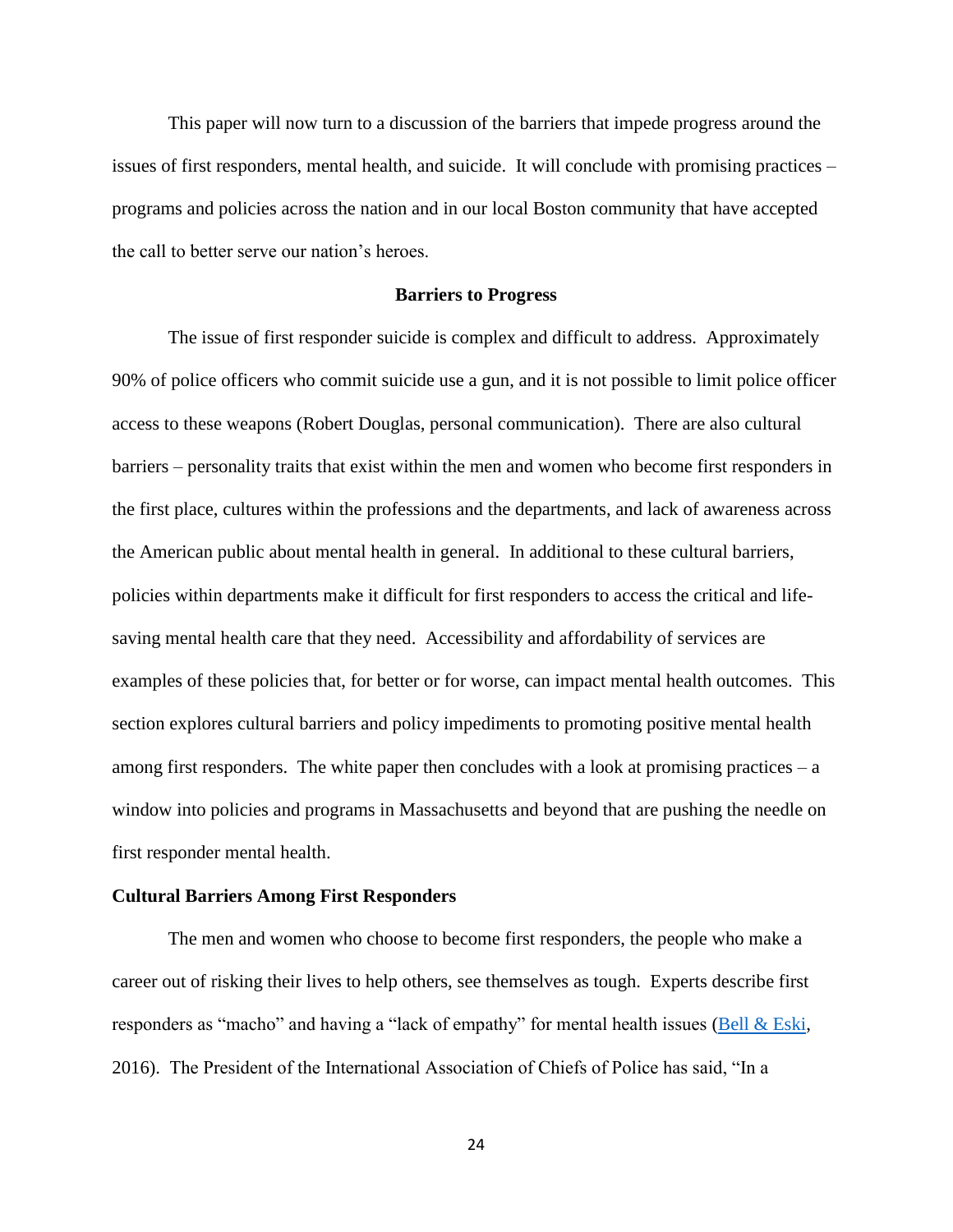profession where strength, bravery, and resilience are revered, mental health issues and the threats of officer suicide are often 'dirty little secrets' – topics that very few want to address or acknowledge" [\(IACP,](http://www.theiacp.org/Portals/0/documents/pdfs/Suicide_Project/Officer_Suicide_Report.pdf) 2014). In fact, not only are people embarrassed to speak openly about their struggles with mental health, they fear that speaking out could negatively impact their career advancement. There is the perception that honesty around mental illness could be "career destroying" [\(Bell & Eski,](https://academic.oup.com/policing/article-abstract/10/2/95/1753354?redirectedFrom=fulltext) 2016). This perception is not unjustified; as described previously, young men and women who wish to become police officers must pass a mandatory psychological screening. To some extent, mental health is a prerequisite for this work.

In this climate in which no one talks about mental health, first responders feel isolated and do not access the help that they so desperately need. Ron Clark, Chairman of Badge of Life, says that countless officers who have struggled with mental health issues have said to him, "I feel like an orphan in my own department" (Ron Clark, personal communication). The irony is that first responders *perceive* their colleagues to be judgmental about mental health issues, but this perception might not accurately reflect reality. In one [study](https://www.researchgate.net/publication/283654768_Stigma_Pluralistic_Ignorance_and_Attitudes_Toward_Seeking_Mental_Health_Services_Among_Police_Officers) of 248 police officers, officers shared their own perceptions of mental illness, and they also shared how they think their colleagues perceived mental illness. The police officers indicated that their colleagues were unaccepting of mental illness, and yet those same colleagues were less judgmental than their colleagues assumed them to be (Karaffa & Koch, 2016). One can infer from these results that officers do not talk about mental illness with their colleagues, and silence is interpreted as negative judgment. From this same survey, researchers found that officers who assumed their colleagues were judgmental about mental health issues were less likely than other officers to access mental health services for themselves.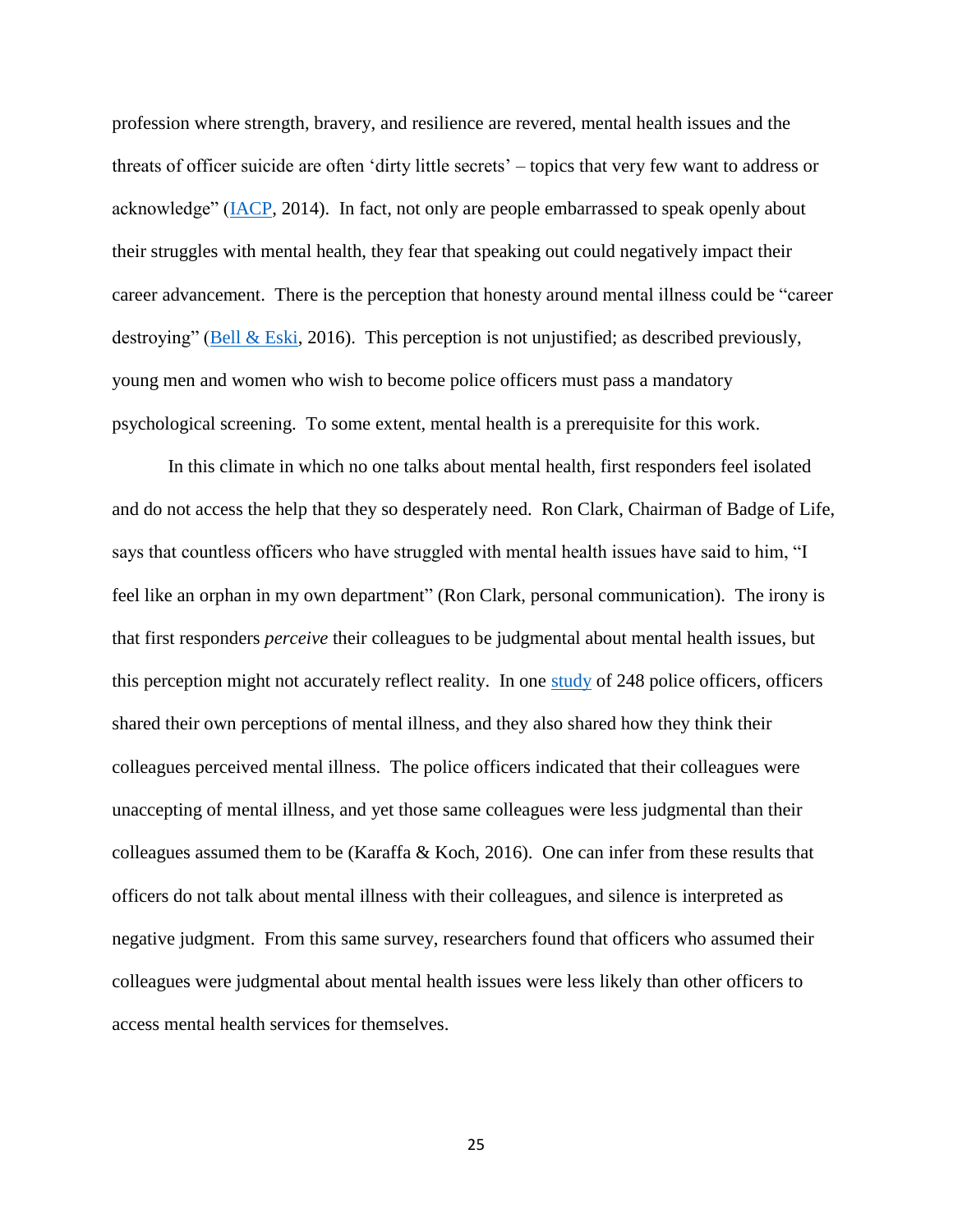Given the lack of conversation around mental health amongst first responders, it is perhaps not surprising that conversation around suicide is also sparse. The majority of police departments do not have a policy related to police officer suicide within their organization (Robert Douglas, personal communication). Of the 18,000 law enforcement agencies across our nation, approximately 3-5% have suicide prevention training programs (Robert Douglas, personal communication). Clearly, departments are reluctant to openly address this issue, although there are exceptions, which are discussed later in this paper. In departments in which silence prevails, officers and firefighters who are contemplating suicide do not know that they are not alone. They do not know that there are people out there who can help them, and that they must not be ashamed to ask for help.

In summary, there is not enough conversation about mental health within police and fire departments. Silence can be deadly, because it is interpreted as a lack of acceptance and thus morphs into a barrier that prevents first responders from accessing potentially life-saving mental health services.

## **Lack of Awareness Within the Larger American Public**

Stigma around mental illness is not isolated within fire, police, and EMS departments. According to the [National Alliance on Mental Illness,](https://www.nami.org/getattachment/Learn-More/Mental-Health-by-the-Numbers/childrenmhfacts.pdf) on average, children and teens with mental illness wait eight to ten years after the onset of symptoms to access mental health services. This can be attributed to many factors, including people's lack of knowledge about their own condition, an unwillingness to self-identify as a person in need of mental health services, shame, fear, embarrassment, and lack of availability of services. All of these factors relate to stigma. If young children were educated about mental health, if policy makers prioritized and funded mental health services to the same extent as other medical services, and if people spoke openly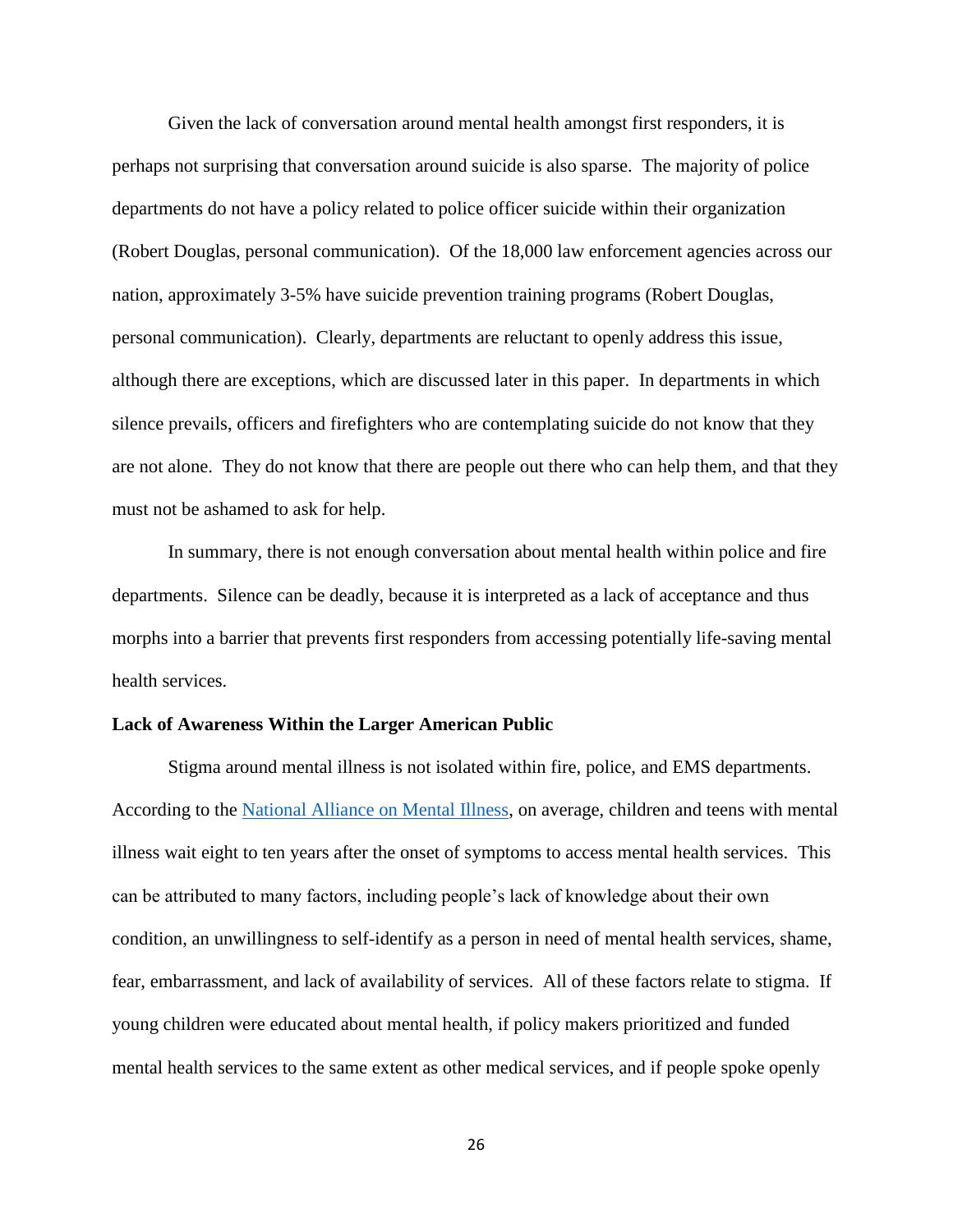about mental illness so as to eradicate shame – if all of these elements of stigma were erased from our society – people would no longer wait ten years before accessing services. This would diminish suffering and also enable people to fulfill their potential; research cited earlier in this paper found that the experience of mental illness can interfere with decision making, a skill that is critical for our first responders that devise emergency responses on a daily basis. Raising public attention around mental illness will lead to all people accessing services more quickly after the onset of symptoms, and our first responders are included among the people who will benefit. This will reduce the number of suicides, and also enable our first responders to fulfill their duties to the best of their abilities.

Yet despite the imperative of having a society that acknowledges mental illness and the importance of mental health services, major media outlets stay relatively silent around this issue as it pertains to first responders. As described in an earlier section of this paper, firefighters are more likely to die by suicide than in the line of duty. Similarly, about twice as many police officers die by suicide than are killed by gunshot or in a traffic accident, combined. And yet from reading the news or watching it on television, one would never guess this. An online search of the New York Times revealed *no articles about police officer or firefighter suicide in 2017*. The lead author of this paper entered the search terms "police officer suicide" and restricted the dates to search for articles published between January  $1<sup>st</sup> 2017$  and January  $29<sup>th</sup>$ 2017. *Zero relevant articles appeared*. Then, the lead author entered the terms "firefighter suicide", and restricted the dates to the same range. The New York Times published no articles about firefighter death by suicide during this time period. There are older articles about first responder suicide, such as an article published in 2003 entitled Officer [Shoots Himself.](http://www.nytimes.com/2003/09/02/nyregion/officer-shoots-himself.html) However, since we know that there are dozens of first responder suicides every year, it is still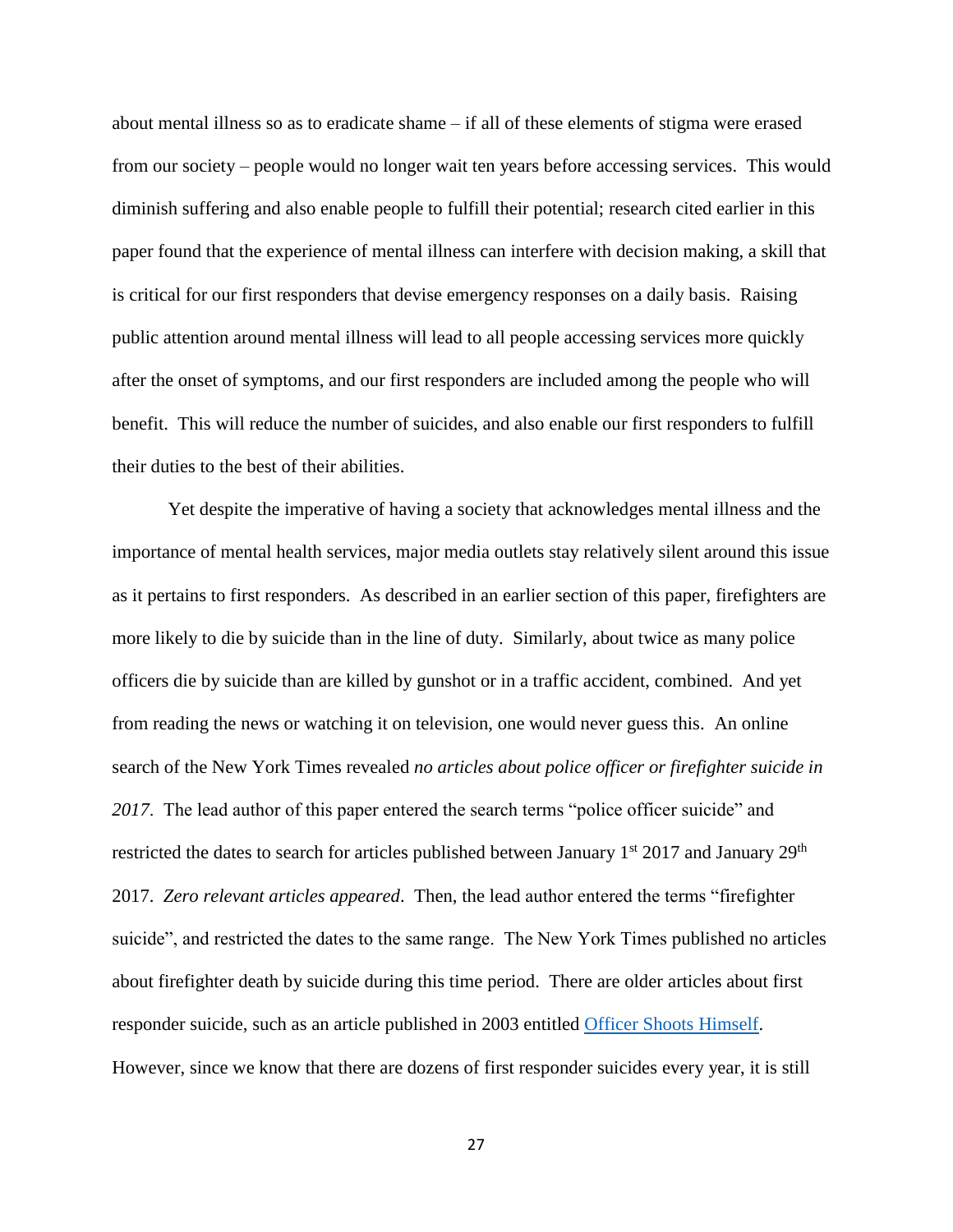fair to conclude that the mainstream media outlets stay relatively silent on this issue. In contrast, media outlets provide extensive coverage of first responders who are killed in the line of duty. New York Times headlines from the most recent twelve months include, [Officials Piece](https://www.nytimes.com/aponline/2018/01/19/us/ap-us-pennsylvania-capital-officers-injured.html)  [Together Chaotic Events After Officer Killed,](https://www.nytimes.com/aponline/2018/01/19/us/ap-us-pennsylvania-capital-officers-injured.html) and [A Risk We Choose: Emergency Workers](https://www.nytimes.com/2017/03/25/nyregion/bronx-emt-worker-funeral-woodlawn-cemetery.html?mtrref=query.nytimes.com&auth=login-email)  [Mourn One of Their Own,](https://www.nytimes.com/2017/03/25/nyregion/bronx-emt-worker-funeral-woodlawn-cemetery.html?mtrref=query.nytimes.com&auth=login-email) and [The Latest: Suspect in Deputy's Death Appears in Court.](https://www.nytimes.com/aponline/2018/01/26/us/ap-us-deputy-killed-colorado-the-latest.html) This coverage is appropriate, since these men and women are heroes who should be publicly acknowledged and mourned. Yet stories about first responder suicides are rare, likely feeding a public impression that this is not an issue. The public needs to know about this as an issue, so that our citizens can push policy makers to devote funds, and so that our first responders can feel supported instead of ashamed as they make the brave decision to access services.

The Boston Globe has published pieces related to first responder mental health, most notably a piece in 2016 entitled [True Crime: The toll of duty.](https://apps.bostonglobe.com/true-crime/toll-of-duty/) This piece was an important first step, and yet it did not provide data regarding the prevalence of suicide in Massachusetts. Also, in a search of Boston Globe articles conducted in the same manner as the New York Times search (described above), only four articles were found (in an unlimited date range) that covered the suicide of a first responder. We know that suicides in Massachusetts occur annually for firefighters alone, and more than annually when police officers are taken into account; they should be brought into the public light in order to reduce stigma and facilitate access to care.

#### **Pragmatic Barriers**

Shame and stigma are arguably the strongest barriers that stand between first responders and mental health services. However, it is important to acknowledge pragmatic barriers as well, including the convenience of accessing services, work schedules that permit mental health treatment, etc. Surveys of both police officers and firefighters have revealed that these pragmatic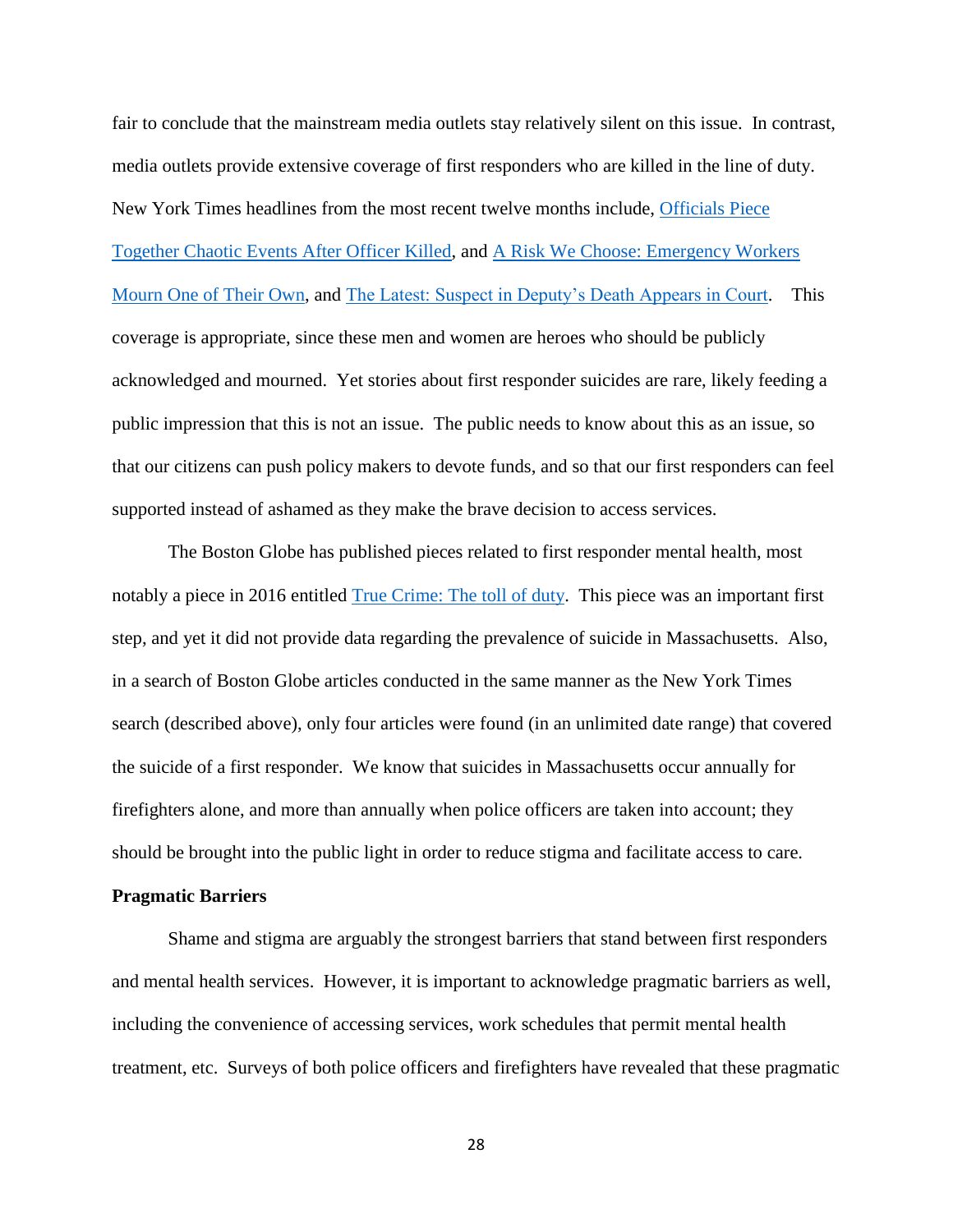barriers are pervasive. In one online survey administered to 525 firefighters from across the United States, firefighters reported on the cost and availability of mental health services [\(Stanley,](https://www.ncbi.nlm.nih.gov/pubmed/27930964)  [Boffa, Hom, Kimbrel, & Joiner,](https://www.ncbi.nlm.nih.gov/pubmed/27930964) 2017). The responses from these firefighters suggest that access to services is particularly problematic for volunteer firefighters, and as a result, this particular group of first responders has worse mental health outcomes than career first responders. Police officers, especially those who work for small police departments (not large urban centers), also report pragmatic barriers to service access [\(Violanti, Hartley, Mnatsakanova, Andrew, &](https://www.ncbi.nlm.nih.gov/pubmed/23894796)  [Burchflel,](https://www.ncbi.nlm.nih.gov/pubmed/23894796) 2012). When the American public pays attention to issues surrounding the mental health of first responders, decision makers will feel pressure to remove these pragmatic barriers. Raising awareness about these issues is a critical step in the right direction.

## **Steps in the Right Direction**

## **Legislative Action**

In January of 2018, President Trump signed into law the [Law Enforcement Mental Health](https://www.policeone.com/health-fitness/articles/469073006-Trump-signs-mental-health-bill-for-police-officers/)  [and Wellness Act.](https://www.policeone.com/health-fitness/articles/469073006-Trump-signs-mental-health-bill-for-police-officers/) This law provides funding for peer mentoring programs, designed to enable law enforcement officers to get help from those who truly understand their experiences – their law enforcement colleagues. The law also calls for an evaluation of the effectiveness of other initiatives, including crisis hotlines and mandatory mental health wellness checks. This is a critical step in the right direction, as it explicitly addresses pragmatic barriers by providing funds for services.

#### **First Responder Leadership**

Several first responders have called for greater attention to the issue. Jeff Dill, a retired firefighter, founded the [Firefighter Behavioral Health Alliance](http://www.ffbha.org/) (FBHA) in 2011, and the organization is dedicated to raising the profile of issues surrounding mental health, and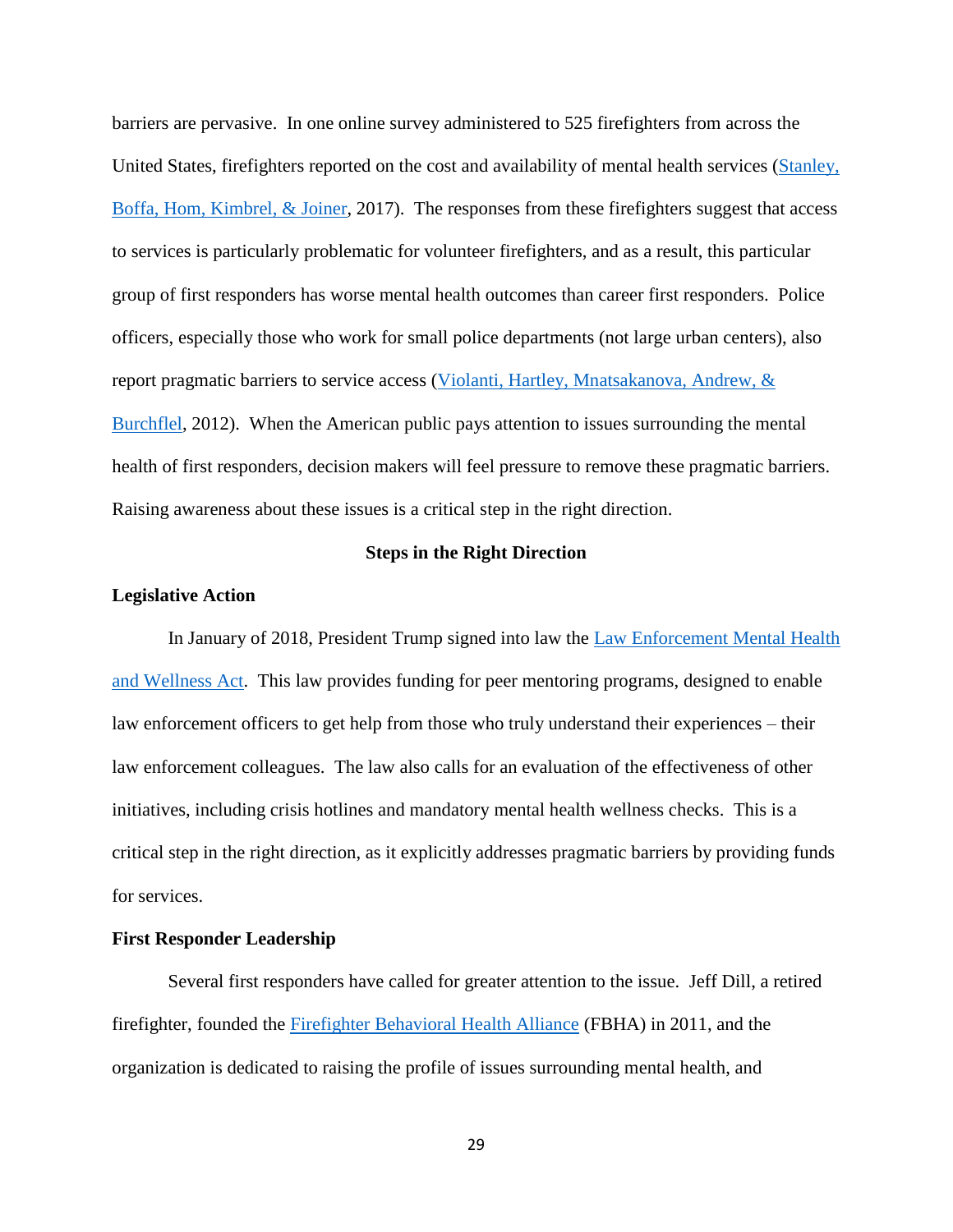challenges related to on-the-job trauma and the stressors of retiring. FBHA staff travel over 130,000 air miles every year presenting workshops on subjects including addictions, PTSD, depression, suicide, retirement, and developing programs for families. FBHA also does consulting work for organizations who want to develop or enhance their own behavioral health programs. FBHA was recently hired by the San Diego Fire Department to assist in developing their program.

The [National Police Suicide Foundation](https://www.psf.org/) (NPSF) is a comparable organization devoted to addressing this issue as it pertains to law enforcement officers. NPSF provides educational seminars to educate the general public along with law enforcement organizations on suicide awareness and prevention. The organization also provides scholarships for family members nationwide who lost loved ones to law enforcement suicide. The mission of NPSF is to provide suicide awareness and prevention training programs and support services that will establish a standard of care for emergency responders and promote employee wellness.

Police leadership is paying attention. The President of the International Association of Chiefs of Police has declared that "officer mental health is an issue of officer safety" [\(IACP,](http://www.theiacp.org/Portals/0/documents/pdfs/Suicide_Project/Officer_Suicide_Report.pdf) 2014). In 2014, the International Association of Chiefs of Police (IACP) issued a report entitled [Breaking the Silence of Law Enforcement Suicides.](http://www.theiacp.org/Portals/0/documents/pdfs/Suicide_Project/Officer_Suicide_Report.pdf) This report contains suggestions for specific programs and policies that departments can adopt in order to push the needle on this issue. For example, peer support and employee assistance programs should ensure that first responders receive care from others who understand their unique experiences – other first responders. Family training programs alert family members to the warning signs of depression, PTSD, substance abuse, and suicide, so that families can look out for their loved ones and refer them to care if needed. Some departments encourage annual mental health check-ups. The report also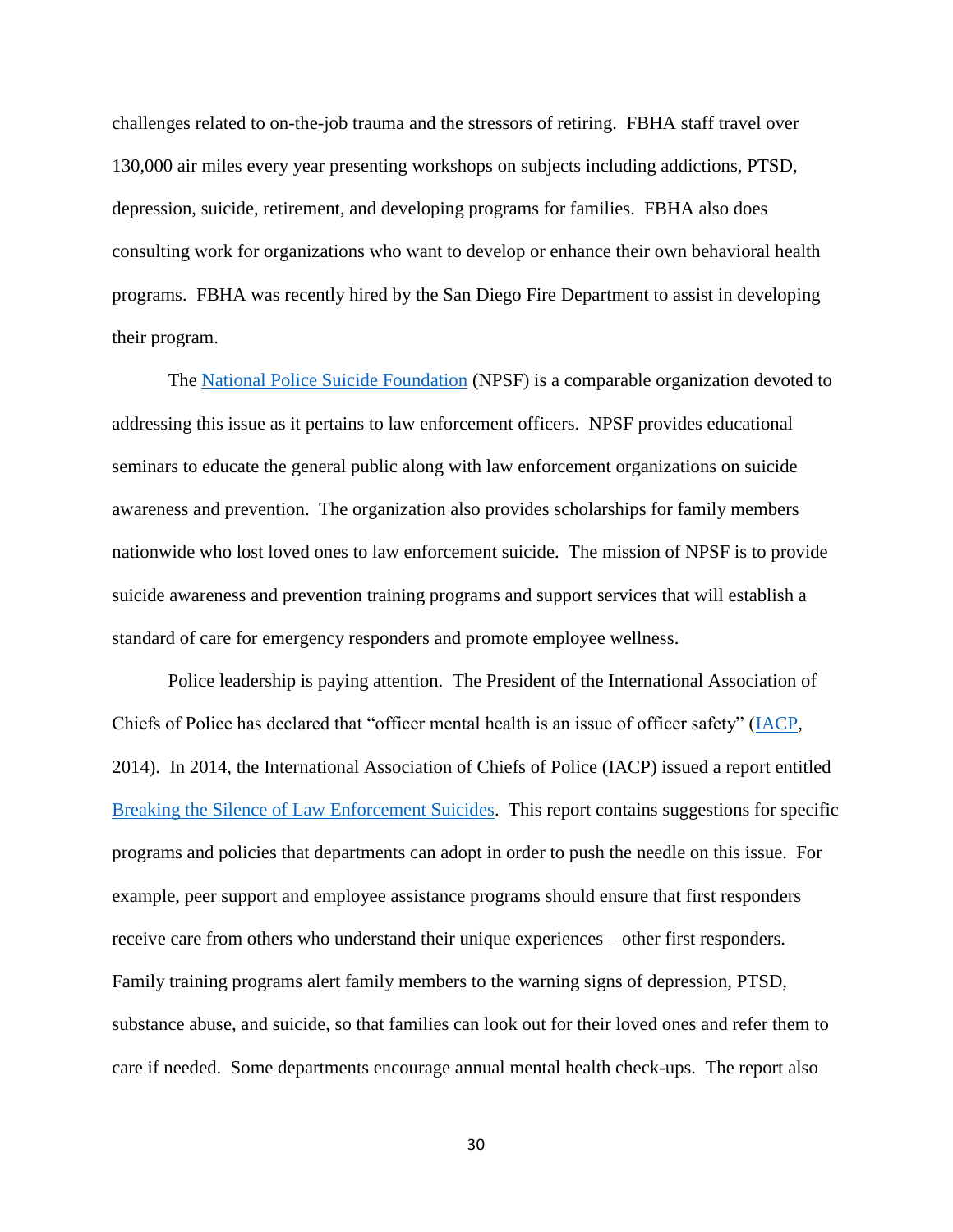provides sample policies and procedures for departments to follow after an officer experiences a critical incident. These policies may include mandatory mental health services, or time off to facilitate access to mental health services. Finally, the report suggests recommendations for ways in which a department can honor the life of an officer who died by suicide. Hopefully, respectful celebrations of life will reduce much of the shame that family members experience following these tragic events.

Perhaps most importantly, the 2014 report calls for culture change. It reads,

"Unfortunately, in many law enforcement departments the culture toward mental wellness or addressing emotional problems of any kind is one of disdain and avoidance. The presumption within this culture is often that the mere presence of an emotional problem indicates a weakness on the officer's part. That perception leads to the even more dangerous perception that being open about these issues can make the officer vulnerable, even to the point of losing his or her job. Significant progress in curbing officer suicide and enhancing officer mental wellness is only achievable if the culture does an about-turn toward openness and support for all aspects of officer health and wellness, particularly mental health."

Indeed, culture change is necessary in order for our first responders to feel encouraged and not ashamed to access the care that the need. In order to achieve culture change, first responder leadership must be vocal. The 2014 IACP report explains, "Hearing from the chief personally and candidly carries a tremendous amount of weight. In particular, police chiefs or others who have triumphed over their own mental health issues should champion this subject and share their own success stories." This paper now sheds light on how Boston leadership is championing the issue of first responder mental health. Boston is lucky to have leaders who acknowledge the issue and are working towards enormous change.

#### **Boston**

## **The Boston Police Department**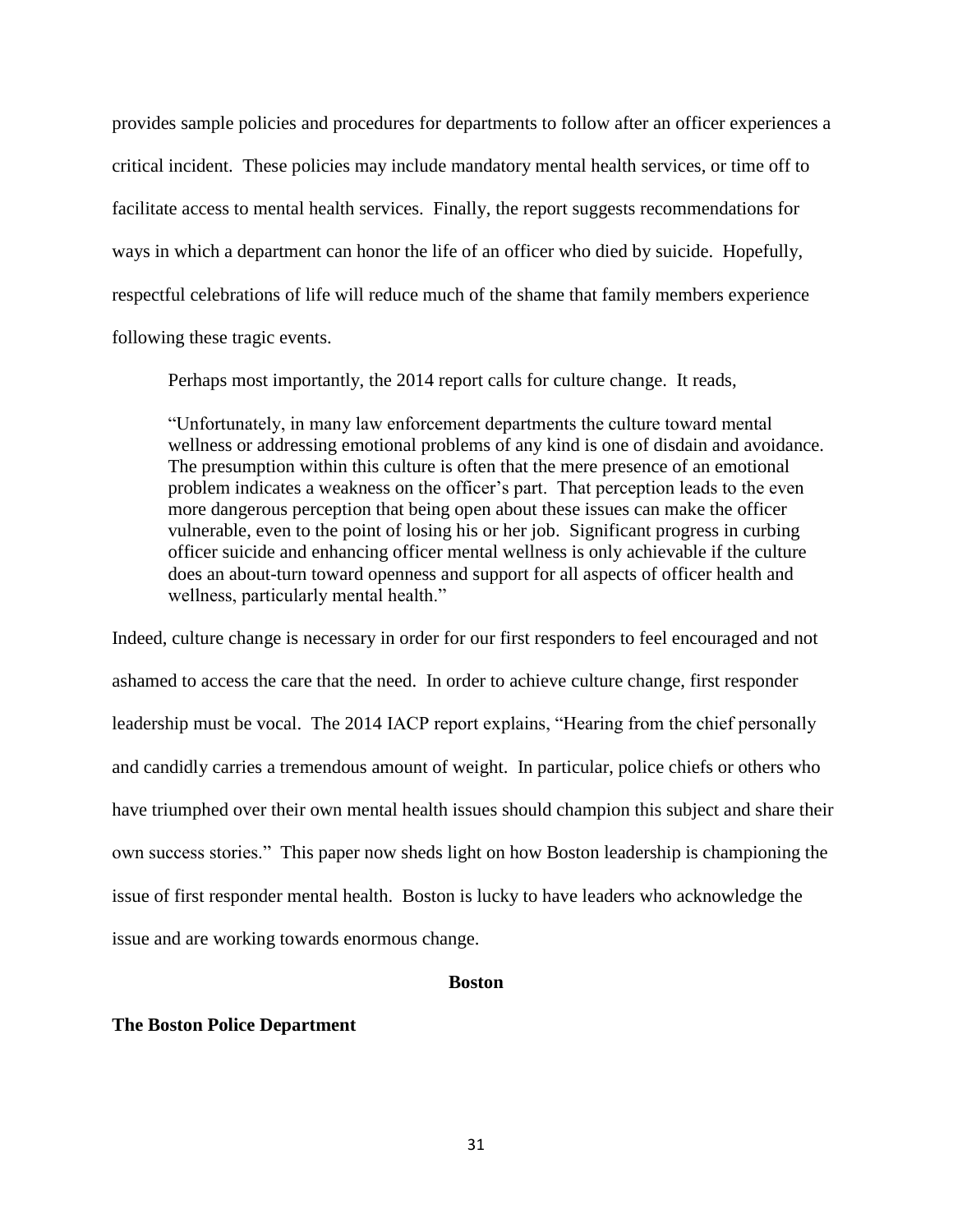Since 2013, Commissioner William Evans has led the Boston Police Department. Commissioner Evans was interviewed for this white paper, and during this interview, he conveyed a strong commitment to the mental health of his officers. Commissioner Evans encourages his officers to seek mental health treatment by speaking about his own experiences. He talks openly about the stress, trauma, and exhaustion that he experienced in the aftermath of the Boston Marathon Bombing, during which he led the mission that ultimately led to the arrest of Dzhokhar Tsarnaev. After the arrest, Commissioner Evans' wife encouraged him to seek counseling. He says, "It's one of the best things she ever did, make me go talk to someone. I did it. It was good. Now I like to tell that story to people."

And Evans does tell this story to people – he recently visited officers in the United Kingdom to discuss mental health in the aftermath of the shooting at the Ariana Grande concert. Evans, along with several other Boston Police Officers, have met with officers in the United Kingdom to express solidarity and to help erase stigma associated with the after-shocks of terrorism- depression, PTSD, anxiety, and more. Evans also visits trainees in the academy, and expresses to them the importance of health, both physical and mental.

According to Evans, the Boston Marathon bombing was pivotal in changing attitudes about mental health amongst Boston police officers. He recalls a time in which officers were supposed to be "tough guys" in the aftermath of tragedy, without any time off or encouragement to seek counseling. Now, after a critical incident, an officer is encouraged to access the Department's array of mental health services, and paid time off can be provided. The Boston Police Department has a residential campus for mental health services where officers can stay for up to one week, and visits are completely anonymous. The Boston Police Department also has a partnership with McLean Hospital, which in the aftermath of the Marathon Bombing, agreed to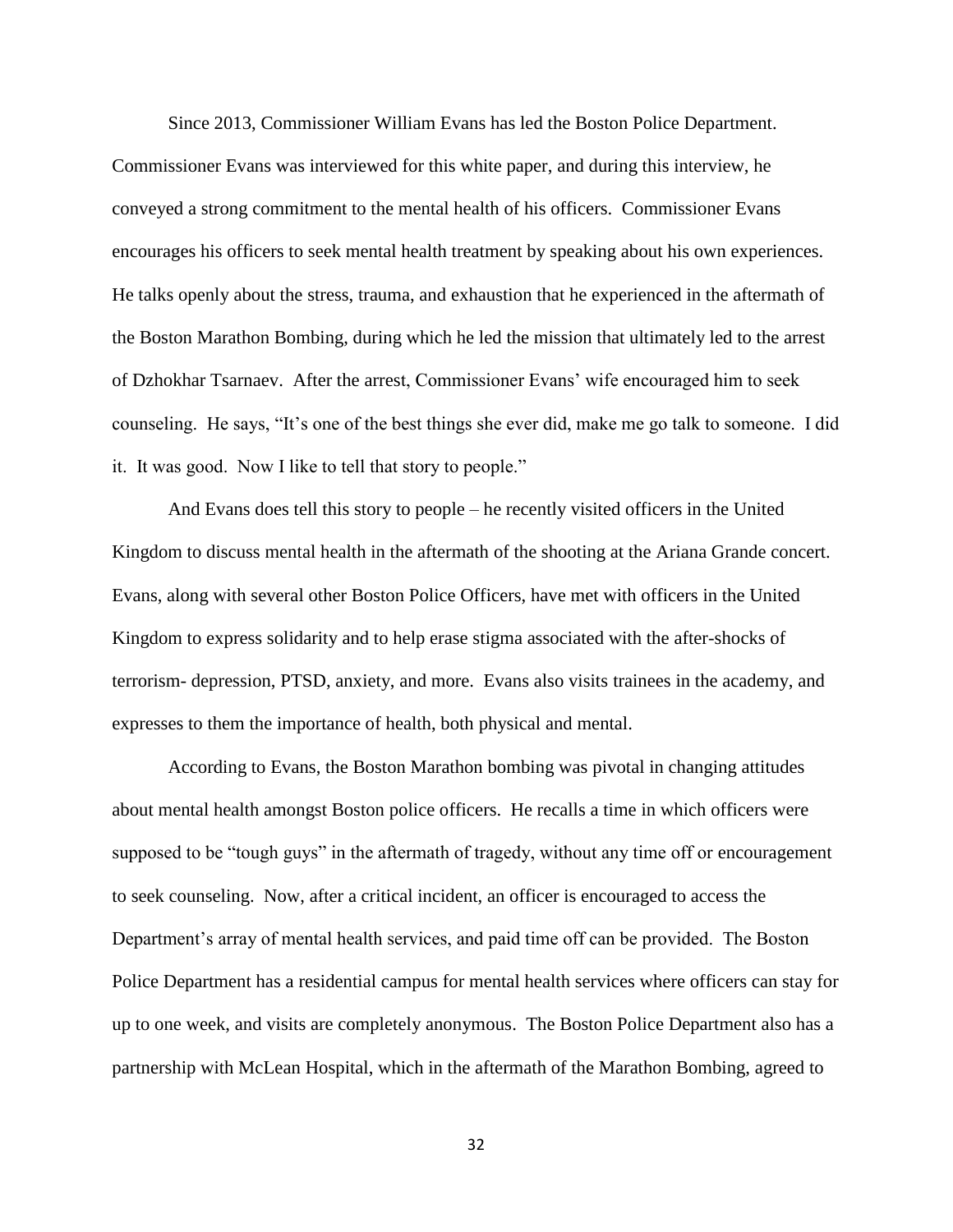provide psychological services to police officers at very low cost. Officers also have access to a premiere athletic facility, their family members receive education and support regarding mental health issues, and they benefit from the fundraising and programming of the Boston Police Foundation, an organization that is committed to promoting mental health and wellness. And as stated earlier, in Commissioner Evans, Boston police officers have a leader who sees the value in promoting mental health awareness.

When asked what he wishes he could accomplish in the realm of mental health, Commissioner Evans explained that mental health checks and services following critical incidents are voluntary and not mandatory. He wishes he could automatically provide paid time off and care to all officers who witness a tragedy. This is a clear and relevant vision for the future. His mere articulation of this vision is a step in the right direction for first responders across the country, as it explicitly acknowledges the importance of mental health.

#### **The Boston Fire Department**

Patrick Hayes is a Lieutenant of the Boston Fire Department and the Employee Assistance Program Coordinator. This program enables firefighters to discuss mental health and related issues with their peers and colleagues – other firefighters. It also provides additional services, including referrals to treatment programs at places including McLean Hospital.

Lieutenant Hayes acknowledges the need to provide firefighters with mental health services, and he is also well aware that these services are more effective when they are peer-topeer. He explained, "A cop isn't going to want to talk to me. You generally gravitate towards your own people. The Peer Support Model is important. There are no civilians." According to Lieutenant Hayes, this program is an asset to Boston. It has existed here since the 1980s, and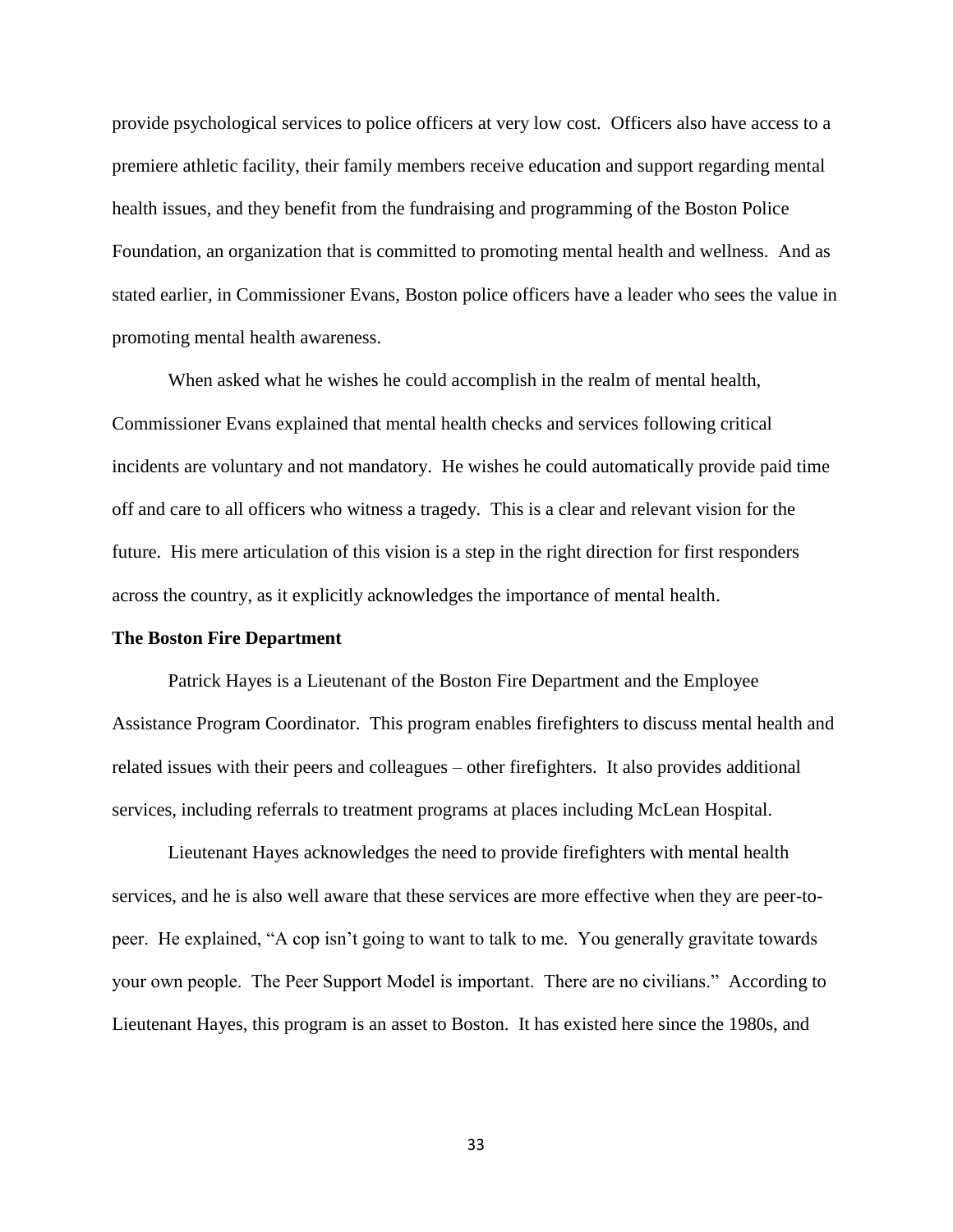many fire departments across the country don't have similar programs, or any programs that utilize a peer support model.

Lieutenant Hayes agrees with Commissioner Evans that the Boston Marathon Bombing was a turning point with regard to how the city confronts mental health among first responders. After the bombing, firefighters became able to receive administrative leave with pay for absences related to mental health. Similar to the police department, the fire department formed a partnership with McLean Hospital following the bombing, enabling firefighters to receive services there through their insurance. With regard to the influence that the Marathon Bombing had on the fire department's awareness of mental health, Lieutenant Hayes said that after this horrific event, he and several of his colleagues began to "see the light". In many ways, our city responded to tragedy by becoming stronger, more aware, and building resilience through facilitating access to mental health services.

As is the case across the country, there still do exist pragmatic barriers to care for firefighters in Boston. Lieutenant Hayes explained that many people must go out of state for substance abuse treatment, in order to go to a facility that aligns with their insurance coverage. Lieutenant Hayes believes that if more people could access care within Massachusetts, more people would get care overall.

#### **The Boston Medical Community**

Boston is known for its excellence in medicine, and the medical community here has taken on the issue of first responder mental health. The community has also extended the issue to consider the impact of trauma on all hospital professionals. Dr. Brendel, a psychiatrist at Massachusetts General Hospital, expressed during an interview that given the vast exposure to trauma among first responders and hospital employees, mental health issues should be expected,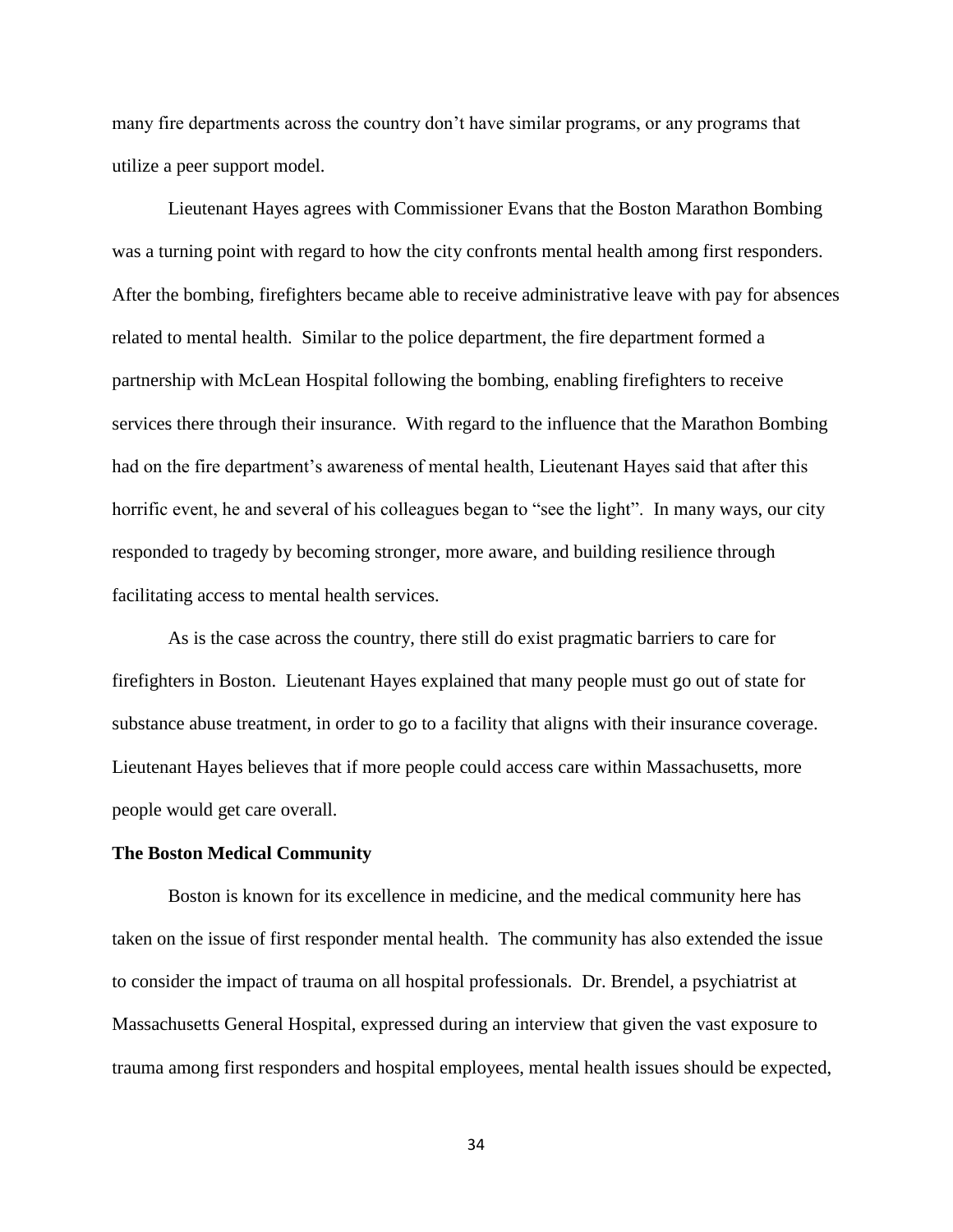and therefore should not be referred to as "disorders" at all. Instead, we should speak of mental illness as an "occupational hazard" – a normal part of the job experience for both first responders and hospital employees.

Even before the Marathon Bombing, Boston was a recognized leader in the area. In 2008, Boston hosted a meeting supported by the CDC for international leaders from first responder and medical professions. The purpose was to discuss how to prepare for emergencies, and this preparation included addressing first responder mental health. Each participating hospital made changes based on the findings from the convening. At Massachusetts General Hospital, they implemented a system in which three mental health teams responded to each emergency: one team to help survivors directly, one team to help family members of victims, and a third team dedicated to employee mental health. This was in place at Massachusetts General Hospital before the Marathon Bombing, and there is no doubt that after the bombing, employees benefitted as a result.

Currently, hospital leadership is continuing to emphasize the importance of mental health. Dr. Paul Biddinger is an emergency physician at Massachusetts General Hospital and the Chief of the Division of Emergency Preparedness. He sees mental health as a critical part of his work. Dr. Biddinger encourages all hospital staff and first responders to debrief together following a resuscitation. He also speaks publicly about his own emotional experiences during and after the Marathon Bombing, thus setting an example for his colleagues across the hospital. The hospital is currently exploring cutting-edge innovation that will move the needle on this issue. Application software can enable employees to "check in" so that they can monitor their own well-being, and be encouraged to access help when needed. Dr. Biddinger and his team are exploring this and other solutions to raising awareness and facilitating access to care.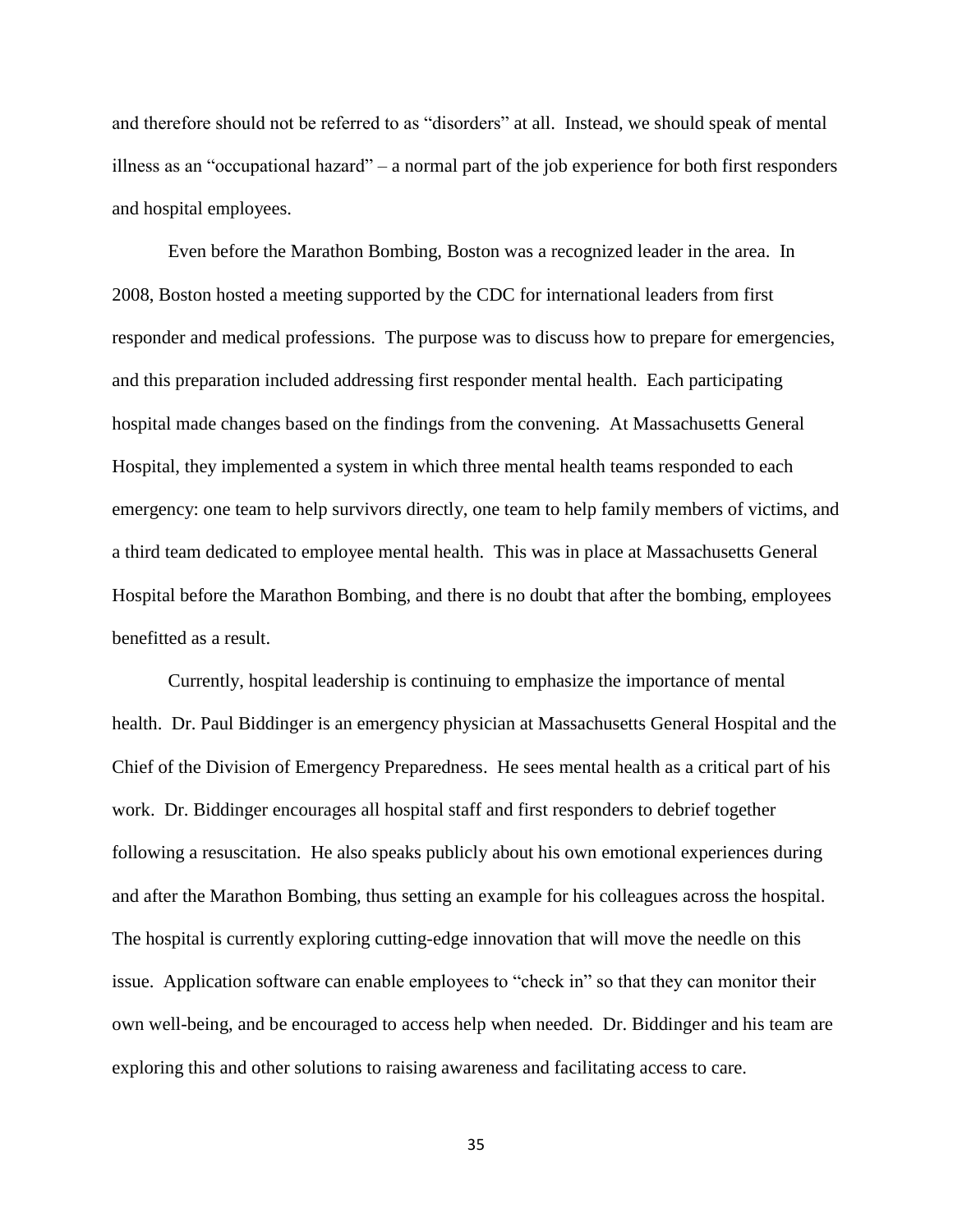### **Conclusion**

First responders experience trauma as a regular part of their job. Perhaps not surprisingly, when compared to members of the civilian population, they experience heightened levels of depression, PTSD, suicidal thoughts, and more. First responders are more likely to die by suicide than to die within the line of duty. There is hardly any media attention devoted to this issue, contributing to a pervasive silence, shame, and stigma. These factors make it more difficult for first responders to access potentially life-saving mental health services.

It is time to raise awareness of this issue, both within the first responder profession and across the wider American public. Attention to this issue will lead to a removal of pragmatic and stigma-related barriers to care. Boston is a leader in the field, and it is time for the rest of the nation to follow in its footsteps. Also, in light of the leadership provided by Boston, there is the opportunity for Boston to continue to expand its leadership in the area. Commissioner Evans alluded to policies including mandatory mental health check-ups and the automatic receipt of paid time off following exposure to critical incidents. Boston should take the lead in this area to demonstrate its commitment to our everyday heroes.

#### **Methodology**

Data on firefighter suicide was collected by the Firefighter Behavioral Health Alliance (FBHA), an organization that receives confidential reports on firefighter suicide through its website. For each reported suicide, the Founder of FBHA contacts the Chief of the deceased's fire department to validate the report. While FBHA is well-known among firefighters, many firefighters have not heard of the organization and therefore the number of reported suicides is an undercount of the actual number of suicides. FBHA estimates that approximately 40% of firefighter suicides are reported.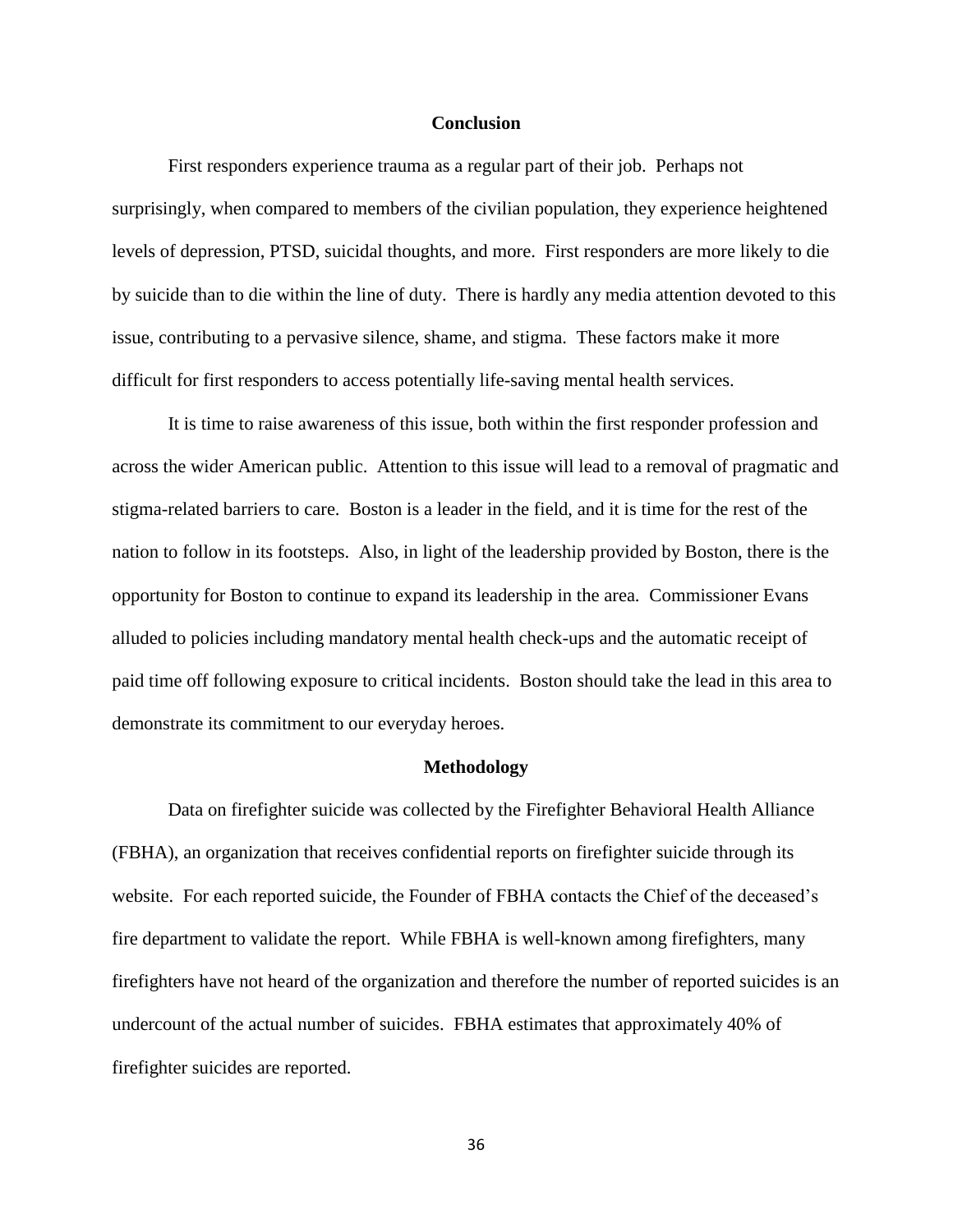Badge of Life collected police suicide data through its web surveillance methodology. According to a publication released by the organization, "In this age of world web communications, a police suicide in even the smallest and most remote community is generally transmitted nationally and through police websites, forums, and blogs" (O'Hara, Violanti, Levenson, & Clark, 2013). As many as 55,000 websites are reviewed each year by organization staff.

Information about other mental health outcomes including depression and PTSD was gathered from academic journals by the lead author on this paper, a developmental psychologist. Information regarding innovation and opportunity nationally and in Boston was collected through several interviews with content experts, including the people listed as co-authors and contributors: Jeff Dill, Dr. Robert Douglas, Ron Clark, and William Evans. Other experts interviewed include: Lieutenant Patrick Hayes of the Boston Fire Department; Dr. John Herman, Associate Chief, Department of Psychiatry at Massachusetts General Hospital; Dr. Paul Biddinger, Chief, Division of Emergency Preparedness, and Director, Center for Disaster Medicine at Massachusetts General Hospital; Dr. Rebecca Brendel, Medical Director, The One Fund Center.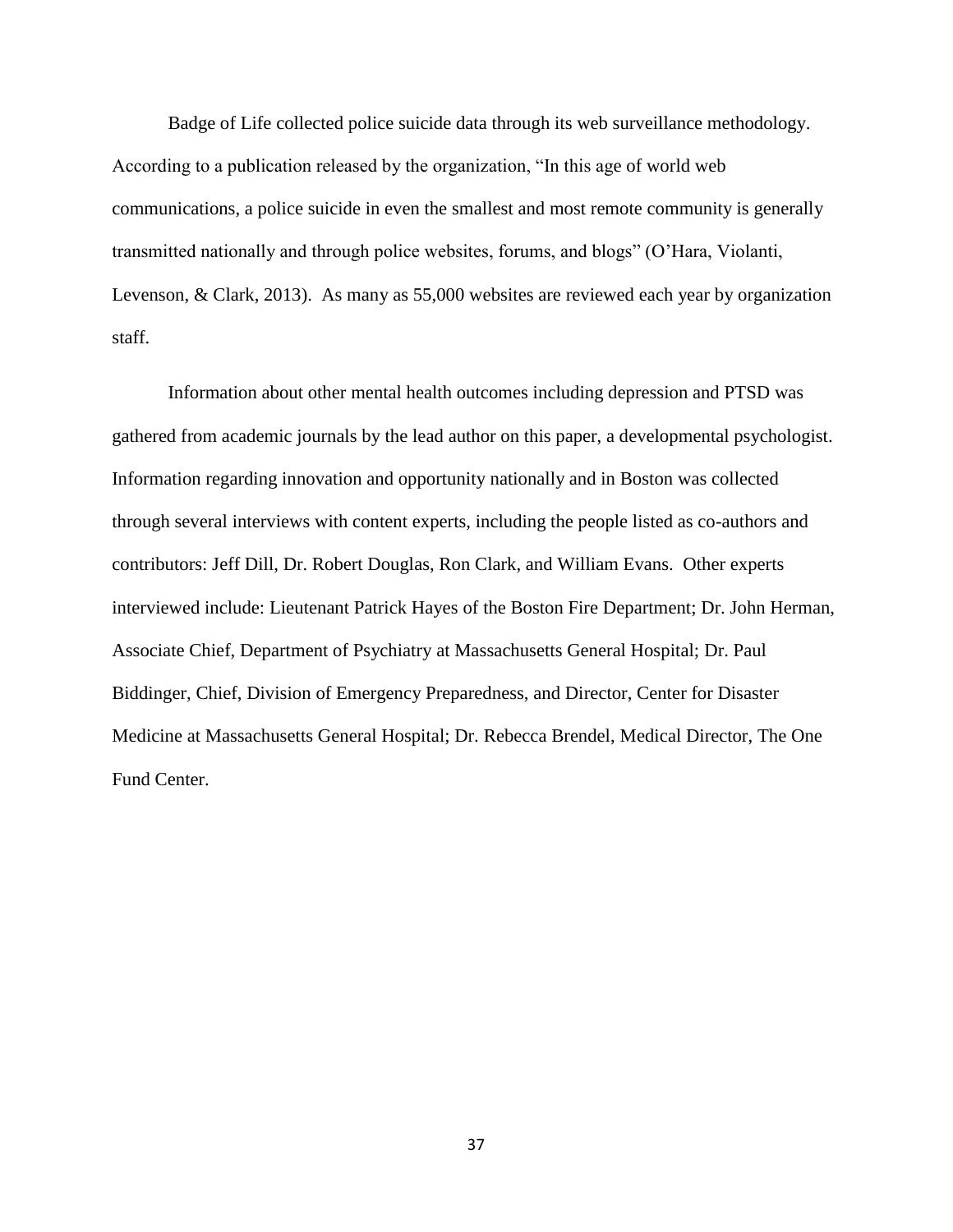## REFERENCES

Arbona, C., & Schwartz, J.P. (2016). Posttraumatic stress disorder symptom clusters, depression, alcohol abuse, and general stress among Hispanic male firefighters. *Hispanic Journal of Behavioral Sciences, 38*(4), 507-522. doi: 10.1177/0739986316661328

Austin-Ketch, T.L., Violanti, J., Fekedulegn, D., Andrew, M.E., Burchfield, C.M., & Hartley, T.A. (2012). Addictions and the criminal justice system, what happens on the other side? Posttraumatic stress symptoms and cortisol measures in a police cohort. *Journal of Addicitons Nursing, 23*(1), 22-29. doi: 10.3109/10884602.2011.645255

American Psychiatric Association. (2013). Diagnostic and statistical manual of mental disorders  $(5^{th}$  ed.).

Anonymous. (2003, September 2). Officer shoots himself. *New York Times*. Retrieved from <http://www.nytimes.com/2003/09/02/nyregion/officer-shoots-himself.html>

Bell, S., & Eski, Y. (2016). Break a leg – it's all in the mind: Police officers' attitudes towards colleagues with mental health issues. *Policing: A Journal of Policy and Practice, 10*(2), 95-101. doi: 10.1093/police/pav041

Boffa, J.W., Stanley, I.H., Hom, M.A., Norr, A.M., Joiner, T.E., & Schmidt, N.B. (2017). PTSD symptoms and suicidal thoughts and behaviors among firefighters. *Journal of Psychiatric Research, 84*, 277-283. doi: 10.1016/j.jpsychires.2016.10.014

Brown, S.R. (2016, September 12). 9/11 first responder acts the hero again 15 years later helping Queens neighbor. *Daily News*. Retrieved from [http://www.nydailynews.com/new](http://www.nydailynews.com/new-york/queens/9-11-responder-acts-hero-15-years-article-1.2789251)[york/queens/9-11-responder-acts-hero-15-years-article-1.2789251](http://www.nydailynews.com/new-york/queens/9-11-responder-acts-hero-15-years-article-1.2789251)

Callahan, B. (2017, October 4). First responders to Las Vegas mass shooting tell stories of heroism. *ABC News.* Retrieved from [https://www.ktnv.com/news/first-responders-tell-stories](https://www.ktnv.com/news/first-responders-tell-stories-of-heroism)[of-heroism](https://www.ktnv.com/news/first-responders-tell-stories-of-heroism)

Carey, M.G., Al-Zaiti, S.S., Dean, G.E., Sessanna, L., & Finnell, D.S. (2011). Sleep problems, depression, substance use, social bonding, and quality of life in professional firefighters. *Journal of Occupational and Environmental Medicine, 53*(8), 928-933. doi: 10.1097/JOM.0b013e318225898f

Centers for Disease Control and Prevention (2018). *Emergency medical services workers*. Retrieved from<https://www.cdc.gov/niosh/topics/ems/>

Chopko, B.A., Palmieri, P.A., & Facemire, V.C. (2014). Prevalence and predictors of suicidal ideation among U.S. law enforcement officers. *Journal of Police and Criminal Psychology, 29*(1), 1-9. doi: 10.1007/s11896-013-9116-z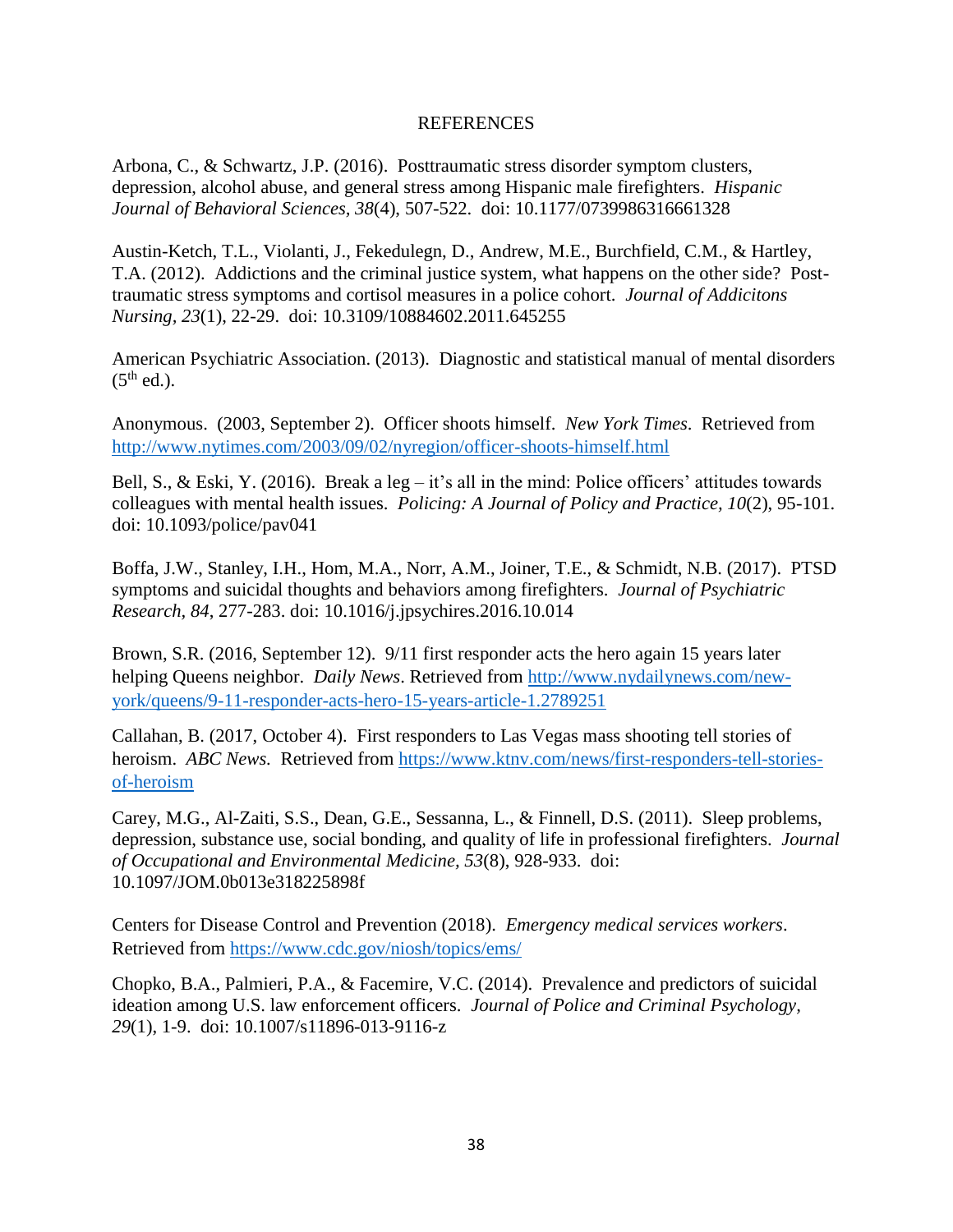Freyer, F.J. (2017, March 1). Suicides in Mass. rise 40 percent in a decade. *Boston Globe*. Retrieved from [https://www.bostonglobe.com/metro/2017/02/28/suicides-mass-rise-percent](https://www.bostonglobe.com/metro/2017/02/28/suicides-mass-rise-percent-decade/jzG4aS5aylM9ufJe2aEXrK/story.html)[decade/jzG4aS5aylM9ufJe2aEXrK/story.html](https://www.bostonglobe.com/metro/2017/02/28/suicides-mass-rise-percent-decade/jzG4aS5aylM9ufJe2aEXrK/story.html)

Gentzler, D., & Romano, C. (2017, June 21). Firefighter raising awareness about risk of depression, suicide for first responders. *NBC News*. Retrieved from [https://www.nbcwashington.com/news/health/Firefighter-Raising-Awareness-About-Risk-of-](https://www.nbcwashington.com/news/health/Firefighter-Raising-Awareness-About-Risk-of-Depression-Suicide-for-First-Responders-430000343.html)[Depression-Suicide-for-First-Responders-430000343.html](https://www.nbcwashington.com/news/health/Firefighter-Raising-Awareness-About-Risk-of-Depression-Suicide-for-First-Responders-430000343.html)

Goodman, D.J. (2017, March 25). A risk we choose: Emergency workers mourn one of their own. *New York Times*. Retrieved from [https://www.nytimes.com/2017/03/25/nyregion/bronx](https://www.nytimes.com/2017/03/25/nyregion/bronx-emt-worker-funeral-woodlawn-cemetery.html?mtrref=query.nytimes.com&auth=login-email)[emt-worker-funeral-woodlawn-cemetery.html?mtrref=query.nytimes.com&auth=login-email](https://www.nytimes.com/2017/03/25/nyregion/bronx-emt-worker-funeral-woodlawn-cemetery.html?mtrref=query.nytimes.com&auth=login-email)

Haddock, C.K., Poston, W.S., Jahnke, S.A., & Jitnarin, N. (2017). Alcohol use and problem drinking among women firefighters. *Womens Health Issues, 27*(6), 632-638. doi: 10.1016/j.whi.2017.07.003

Hansman, H. (2017, October 29). A quiet rise in wildland firefighter suicides. *The Atlantic*. Retrieved from [https://www.theatlantic.com/health/archive/2017/10/wildland-firefighter](https://www.theatlantic.com/health/archive/2017/10/wildland-firefighter-suicide/544298/)[suicide/544298/](https://www.theatlantic.com/health/archive/2017/10/wildland-firefighter-suicide/544298/)

Hartley, T.A., Burchfiel, C.M., Fekedulegn, D., Andrew, M.E., & Violanti, J.M. (2011). Health disparities in police officers: Comparisons to the U.S. general population. *International Journal of Emergency Mental Health, 13*(4), 211-220.

IACP (International Association of Chiefs of Police). 2014. *IACP National Symposium on Law Enforcement Officer Suicide and Mental Health: Breaking the Silence on Law Enforcement Suicides*. Washington, DC: Office of Community Oriented Policing Services.

Karaffa, K.M., & Koch, J.M. (2016). Stigma, pluralistic ignorance, and attitudes toward seeking mental health services among police officers. *Criminal Justice and Behavior, 43*(6), 759-777. doi: 10.1177/0093854815613103

Katsavouni, F., Bebetsos, E., Malliou, P., & Beneka, A. (2016). The relationship between burnout, PTSD symptoms and injuries in firefighters. *Occupational Medicine, 66*(1), 32-37. doi: 10.1093/occmed/kqv144

Komarovskaya, I., Maguen, S., McCaslin, S.E., Metzler, T.J., Madan, A.,..& Marmar, C.R. (2011). The impact of killing and injuring others on mental health symptoms among police officers. *Journal of Psychiatric Research, 45*(10), 1332-1336. doi: 10.1016/j.psychires.2011.05.004

Martin, C.E., Tran, J.K., & Buser, S.J. (2017). Correlates of suicidality in firefighter / EMS personnel. *Journal of Affective Disorders, 208*, 177-183. doi: 10.1016/j.jad.2016.08.078

Martin, C.E., Vujanovic, A.A., Paulus, D.J., Bartlett, B., Gallagher, M.W., & Tran, J.K. (2017). Alcohol use and suicidality in firefighters: Associations with depressive symptoms and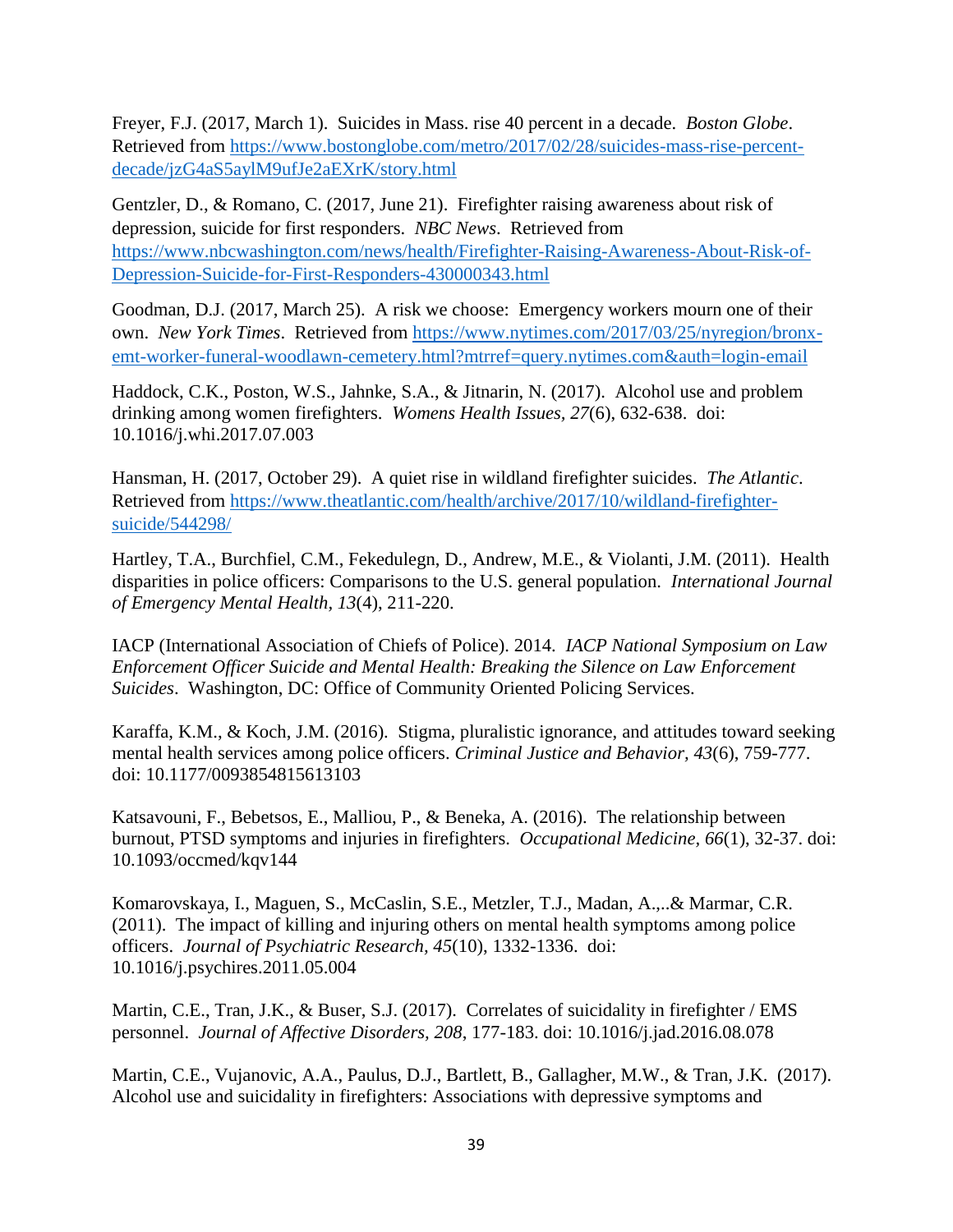posttraumatic stress. *Comprehensive Psychiatry, 74*, 44-52. doi: 10.1016/j.comppsych.2017.01.002

Menard, K.S., & Arter, M.L. (2013). Police officer alcohol use and trauma symptoms: Associations with critical incidents, coping, and social stressors. *International Journal of Stress Management, 20*(1), 37-56. doi: 10.1037/a0031434

National Alliance on Mental Illness (2014). *Mental health facts*. Retrieved from [https://www.nami.org/getattachment/Learn-More/Mental-Health-by-the-](https://www.nami.org/getattachment/Learn-More/Mental-Health-by-the-Numbers/childrenmhfacts.pdf)[Numbers/childrenmhfacts.pdf](https://www.nami.org/getattachment/Learn-More/Mental-Health-by-the-Numbers/childrenmhfacts.pdf)

National Institute of Mental Health (2017). *Major depression*. Retrieved from <https://www.nimh.nih.gov/health/statistics/major-depression.shtml>

National Institute of Mental Health (2017). *Suicide*. Retrieved from <https://www.nimh.nih.gov/health/statistics/suicide.shtml>

National Law Enforcement Officers Memorial Fund (2018). *Officer fatality data*. Retrieved from<http://www.nleomf.org/facts/officer-fatalities-data/year.html>

O'Neill, M., & Wagner, S.L. (2012). Mental health implications of volunteer fire service membership. *Disaster Prevention and Management, 21*(3), 310-319. doi: 10.1108/09653561211234499

Obidoa, C., Reeves, D., Warren, N., Reisine, S., & Cherniack, M. (2011). Depression and work family conflict among corrections officers. *Journal of Occupational and Environmental Medicine, 53*(11), 1294-1301. doi: 10.1097/JOM.0b013e3182307888

Ohara, A.F., Violanti, J.M., Levenson, R.L., & Clark, R.G. (2013). National police suicide estimates: Web surveillance study III. *International Journal of Emergency Mental Health and Human Resilience, 15*(1), 31-38.

Police One. (2018). Trump signs mental health bill for police officers. *PoliceOne.com*. Retrieved from https://www.policeone.com/health-fitness/articles/469073006-Trump-signsmental-health-bill-for-police-officers/

Regehr, C., & LeBlanc, V.R. (2017). PTSD, acute stress, performance and decision-making in emergency service workers. *Journal of the American Academy of Psychiatry and the Law, 45*(2), 184-192. doi: 10.1037/t12199-000

Singal, S. (Producer). (2017, October 12). CA wildfire firefighters lose homes while saving others. *NBC Nightly News*. Retrieved from [https://www.nbcnews.com/nightly-news/video/ca](https://www.nbcnews.com/nightly-news/video/ca-wildfire-firefighters-lose-homes-while-saving-others-1072165443756)[wildfire-firefighters-lose-homes-while-saving-others-1072165443756](https://www.nbcnews.com/nightly-news/video/ca-wildfire-firefighters-lose-homes-while-saving-others-1072165443756)

Stanley, I.H., Boffa, J.W., Hom, M.A., Kimbrel, N.A., & Joiner, T.E. (2017). Difference in psychiatric symptoms and barriers to mental health care between volunteer and career firefighters. *Pyschiatry Research, 247*, 236-242. doi: 10.1016/j.psychres.2016.11.037